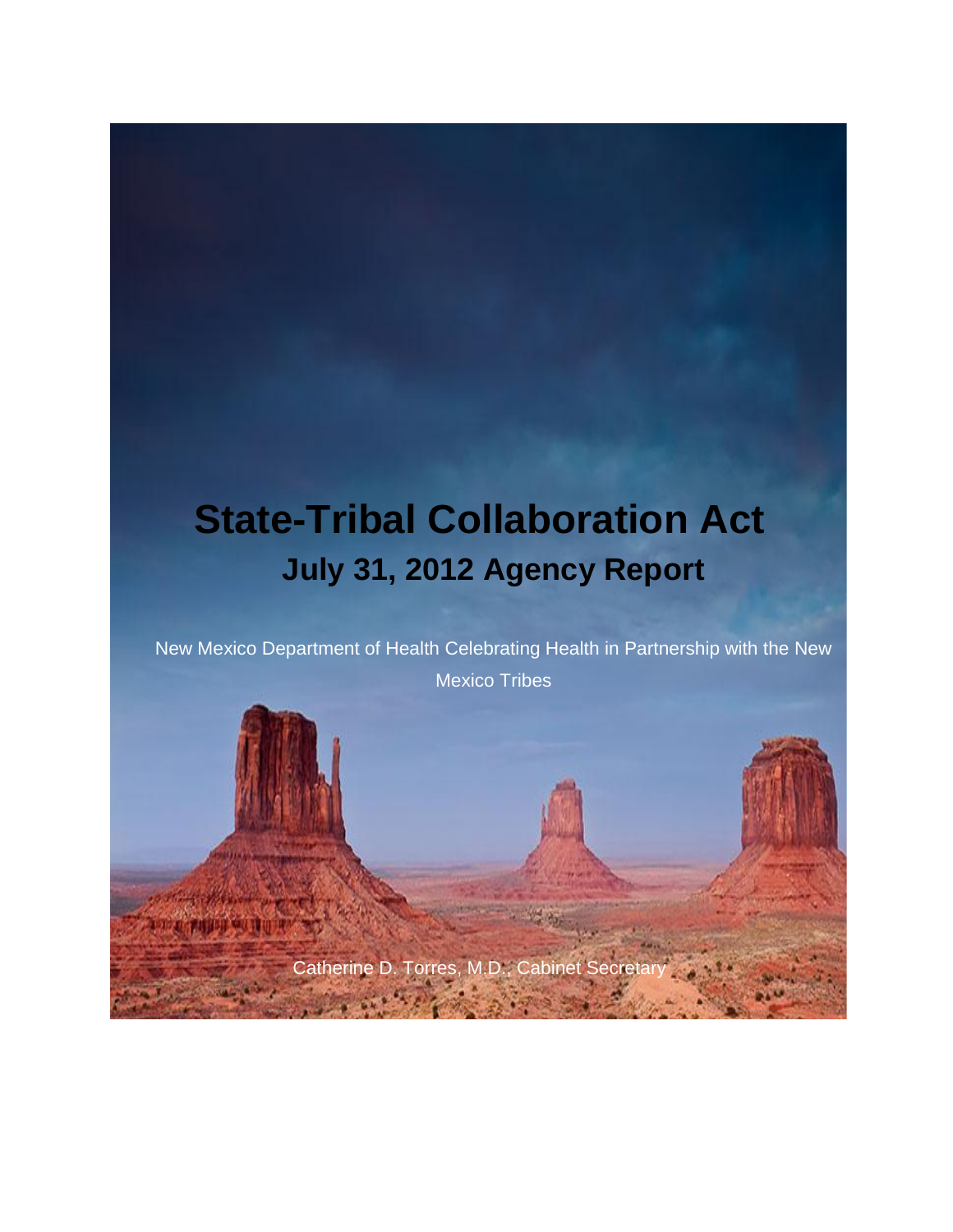# **Table of Contents**

| Section IV. Current and Planned Programs and Services for American      |  |
|-------------------------------------------------------------------------|--|
|                                                                         |  |
|                                                                         |  |
|                                                                         |  |
|                                                                         |  |
|                                                                         |  |
|                                                                         |  |
| B. Agency-specific and applicable/relevant state or federal statutes or |  |
| C. Agreements, MOUs/MOAs with Tribes that are currently in effect 26    |  |
| D. DOH's Tribal Collaboration and Communication Policy 28               |  |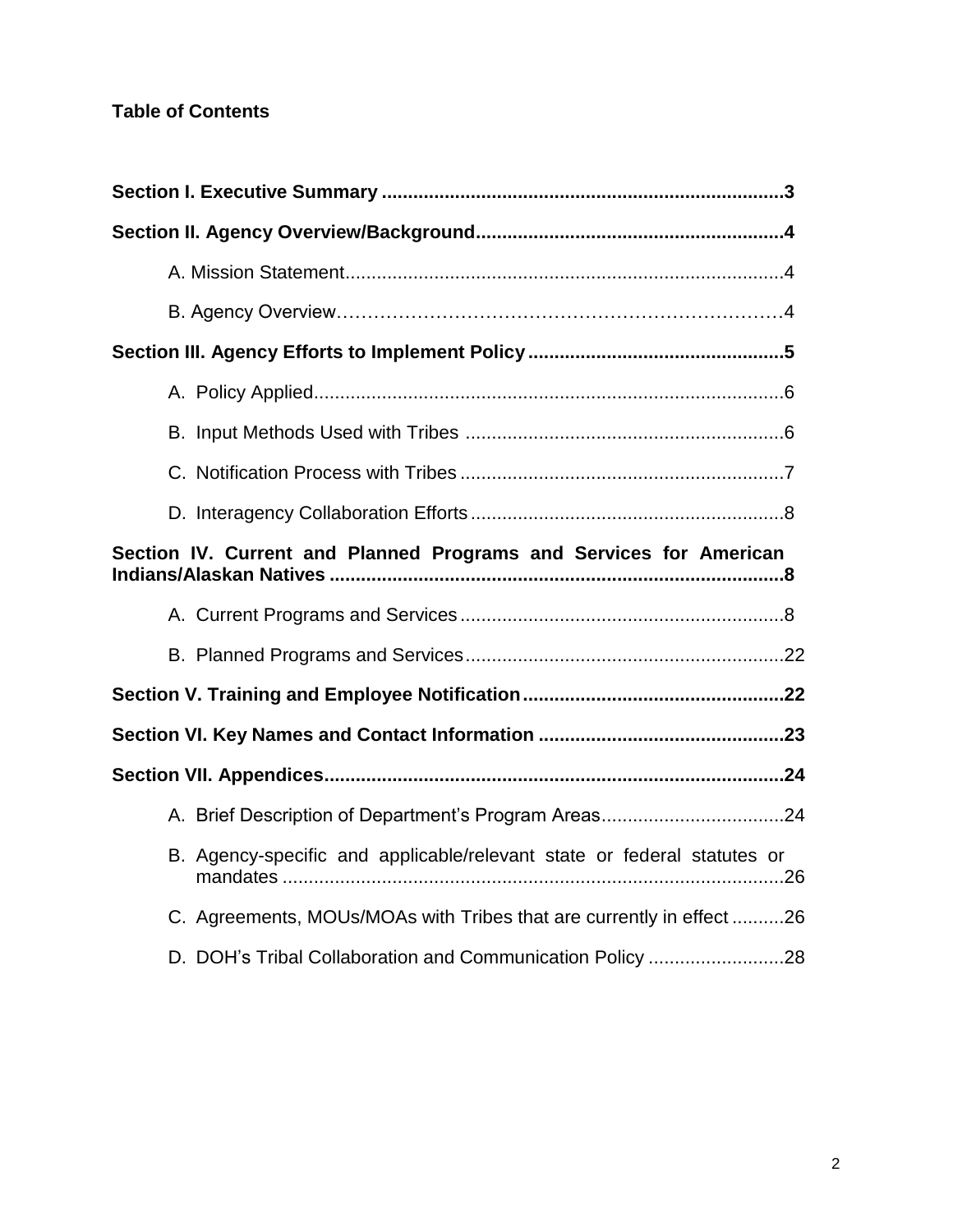# **SECTION I. EXECUTIVE SUMMARY**

Health care is a vital service that touches the lives of New Mexicans at their most significant and vulnerable times (i.e. birth, illness and death, etc). In the spirit of this, the New Mexico Department of Health (NM DOH) has successfully partnered and collaborated with the (22) Tribes, Nations and Pueblos and the Off Reservation groups. This partnership has led to the creation, cultivation and expansion of services and resources which has enhanced the quality of life for all American Indian people and the people of this Great State!

The requirements set forth by NMSA 11-18-1 et seq., the State-Tribal Collaboration Act (SB196), serves as a guidepost for the Department's activities this report highlights these efforts, including:

- Coordinating the State's response with tribal communities to provide vaccines for influenza.
- Facilitating a State & Tribal Celebration of Health and Wellness with six tribes, nations and pueblos in partnership with the New Mexico Department of Health. Currently the Secretary of Health is organizing efforts to have a second annual State-Tribal Health week with five tribes.
- Participating as a member of the Bernalillo County Off-Reservation Native American Commission.
- Working with the University of New Mexico Center for Native American Health and the Robert Wood Johnson Foundation Center for Health Policy at UNM to plan an engage the (22) Tribes, Nations and Pueblos in developing tribal community health profiles.
- NM DOH programs participated in Health Fairs hosted by Isleta, KEWA, Laguna, San Felipe and Tesuque Pueblos.
- Participation in both the Santa Fe Indian School and Cochiti Health Career Day.
- Participation as a member of the Indian Affairs Tribal Infrastructure Board that distributes funding annually for planning and capacity building.
- Partnering with other health care entities to determine the impact of National Health Care Reform on tribal communities.
- Publishing annual health data useful to tribes for planning activities.
- Partnered and provided technical support to Tribal Health boards in their 638 health clinic process.
- The NM DOH continues to collaborate with the tribes, nations and pueblos and the off reservation groups to articulate, create and develop health resources.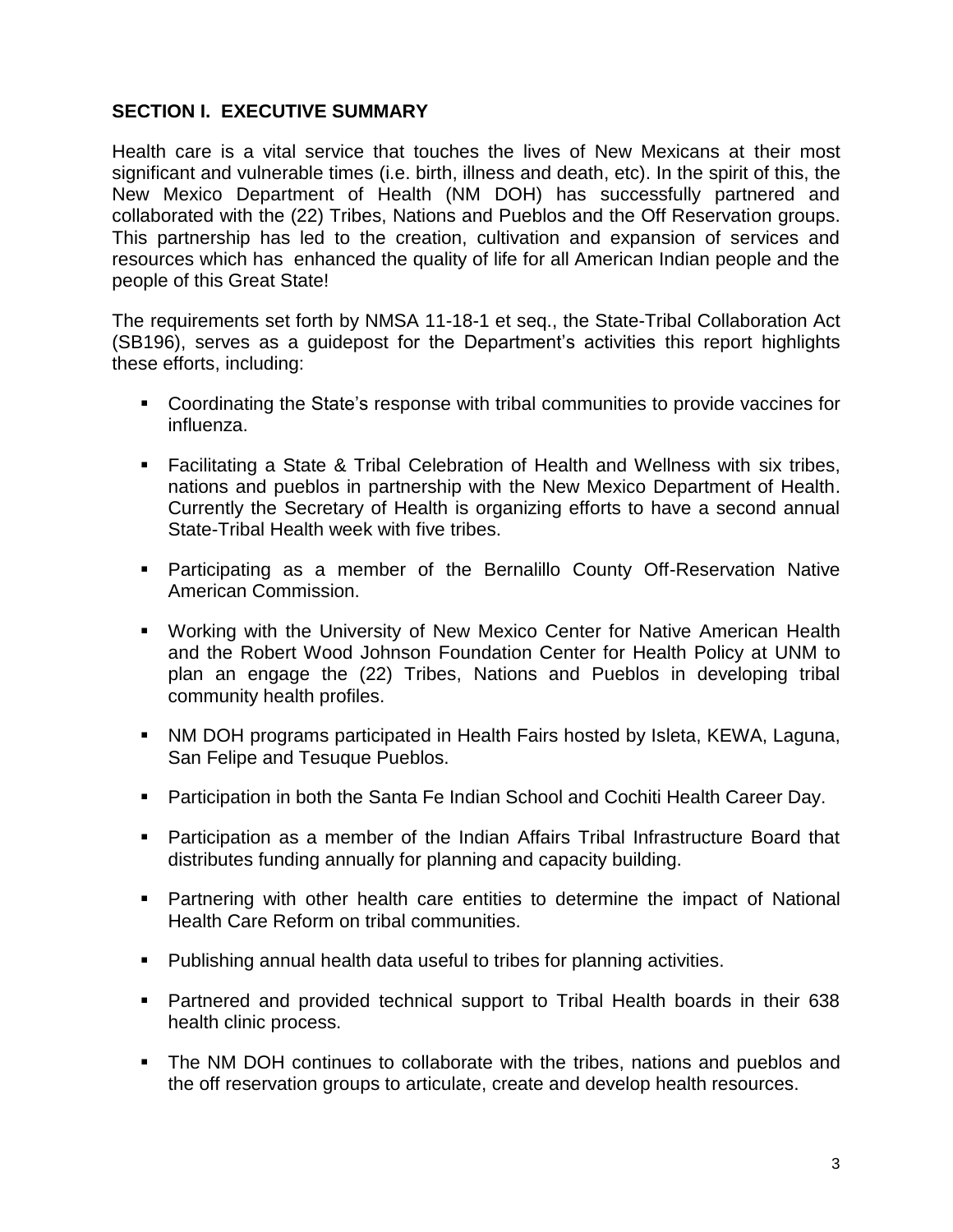- Publishing a resources guide that catalogs existing NM DOH services being provided to the tribes, nations and pueblos and the off reservation Indian Health groups.
- **Supporting New Mexico's tribal epidemiology centers.**
- Participating as a member of the NM DOH State Team in the Infant Mortality initiative.
- Participated in the 2012 Annual State-Tribal Health Summit.
- The NM DOH continues to provide Navajo interpretation services for health professionals.

# **SECTION II. AGENCY OVERVIEW/BACKGROUND**

#### **A. Mission Statement**

The mission of the New Mexico Department of Health is to promote health and sound health policy, prevent disease and disability, improve health services systems and assure that essential public health and safety net services are available to New Mexicans.

The Department strives to succeed in its mission by committing to and practicing the following principles every day: Integrity that Builds Trust; Open and Respectful Communication; Consistent and Compassionate Service; Teamwork that Values Individuals; Pride in Leadership; and Continuous Learning that Fosters Ongoing Improvement.

# **B. Agency Overview**

NM DOH is one of the executive agencies of the State of New Mexico. The NM DOH supports, promotes, provides, or funds a wide variety of initiatives and services designed to improve the health status of all New Mexicans.

The Department's primary responsibility is to assess, monitor, and improve the health of New Mexicans. The Department provides a statewide system of health promotion, disease and injury prevention, community health improvement and other public health services. Prevention and early intervention strategies are implemented through the Department's local health offices and contracts with community providers. The health care system is strengthened through Department activities including contracted rural primary care services, school-based health centers, emergency medical services, scientific laboratory services, vital records and health statistics.

The Department provides safety net services to eligible individuals with special needs. These services include both community-based and facility-based behavioral health treatment and long-term care, provided directly by the Department or through its contract providers. The Department operates six health treatment and long-term care facilities and one community-based program.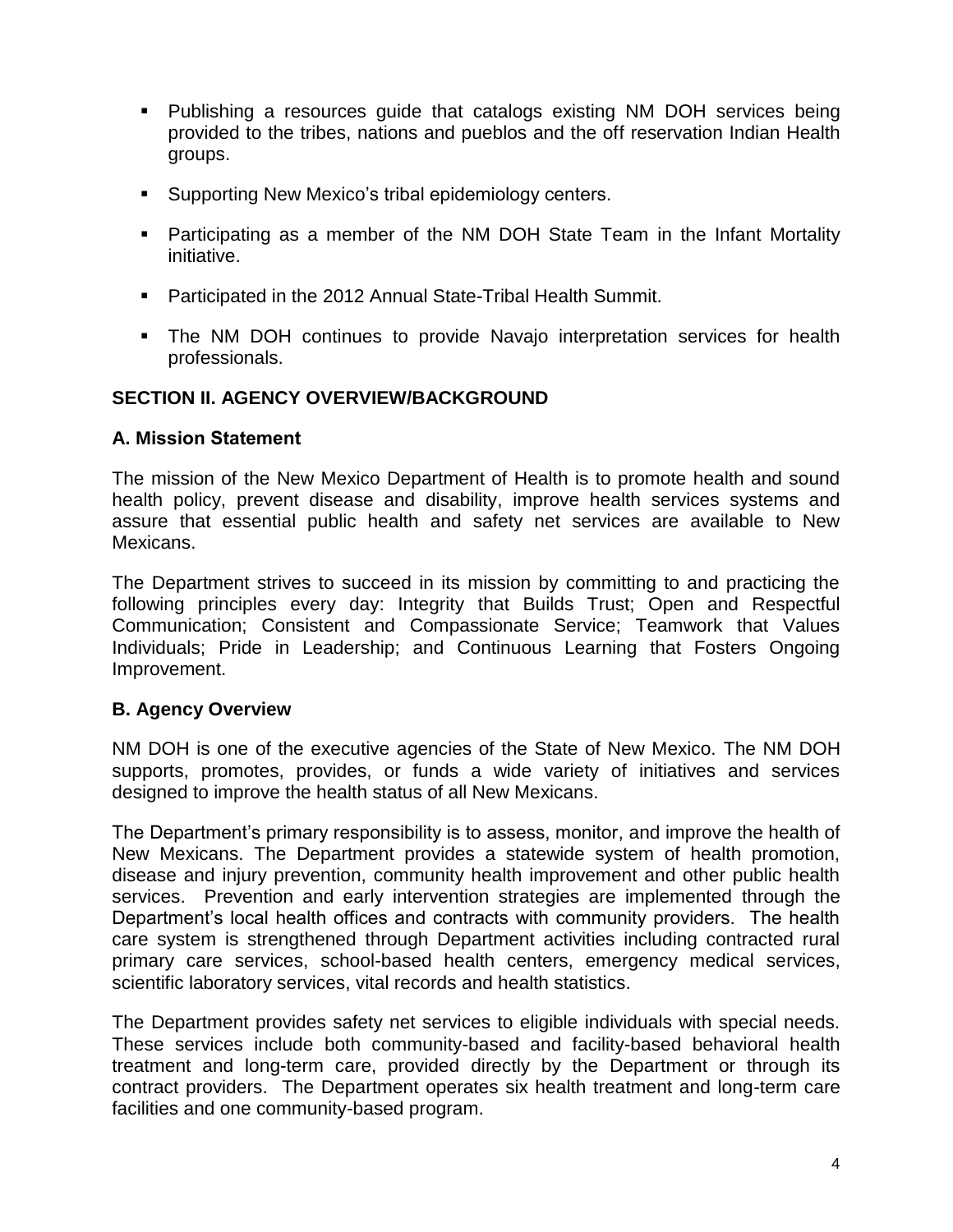The Department also plays a key regulatory role in the healthcare system. It promulgates regulations pursuant to its statutory authority and is an enforcement entity for health care providers statewide for compliance with state and federal health regulations, standards and law. Over 900 public and private sector inpatient and outpatient providers are licensed annually by the Division of Health Improvement (DHI) which is one agency within the NM DOH; those providers participate in Medicare or Medicaid and are certified, inspected and monitored by the DHI.

# **SECTION III. AGENCY EFFORTS TO IMPLEMENT POLICY**

NM DOH has a long history of working and collaborating with New Mexico's tribes, pueblos, nations and off-reservation groups. NM DOH was a key participant in the development of the 2007 Health and Human Services (HHS) Department's State-Tribal Consultation Protocol (STCP). The purpose of 2007 STCP was to develop an agreedupon consultation process for the HHS Departments as they developed or changed policies, programs or activities that had tribal implications. The 2007 STCP provided the Department with critical definitions and communication policy, procedures and processes that guided our activities for several years.

With the signing of SB196 (now NMSA 11-18-1 et seq) in March 2009, a new commitment was established that required the State to work with Tribes on a government-to-government basis. In the fall of 2009, the Governor appointed several workgroups to address these requirements. The Healthy New Mexico Group comprised of representatives from DOH, the Aging and Long Term Services Department, the Children, Youth and Families Department, the Department of Veterans' Services, the Human Services Department, the Indian Affairs Department, the Office of African American Affairs, and several tribes, met to develop an overarching Policy that:

- 1. Promotes effective collaboration and communication between the agency and Tribes;
- 2. Promotes positive government-to-government relations between the State and Tribes;
- 3. Promotes cultural competence in providing effective services to American Indians/Alaska Natives; and
- 4. Establishes a method for notifying employees of the agency of the provisions of the STCA and the Policy that the agency adopts.

The work group met for several months and culminated in the signed State and Tribal Protocol (STP) on December 17, 2009. The STP assures that NM DOH and its employees are familiar with previously agreed-upon processes when the Department initiates programmatic actions that have tribal implications. Use of the protocol is an established policy at NM DOH.

NM DOH will also continue to support other requirements in SB196, such as maintaining a designated Tribal Liaison to monitor and track Indian health concerns. Ron Reid, Ph.D. has been NM DOH's Tribal Liaison since October 2006. Dr. Reid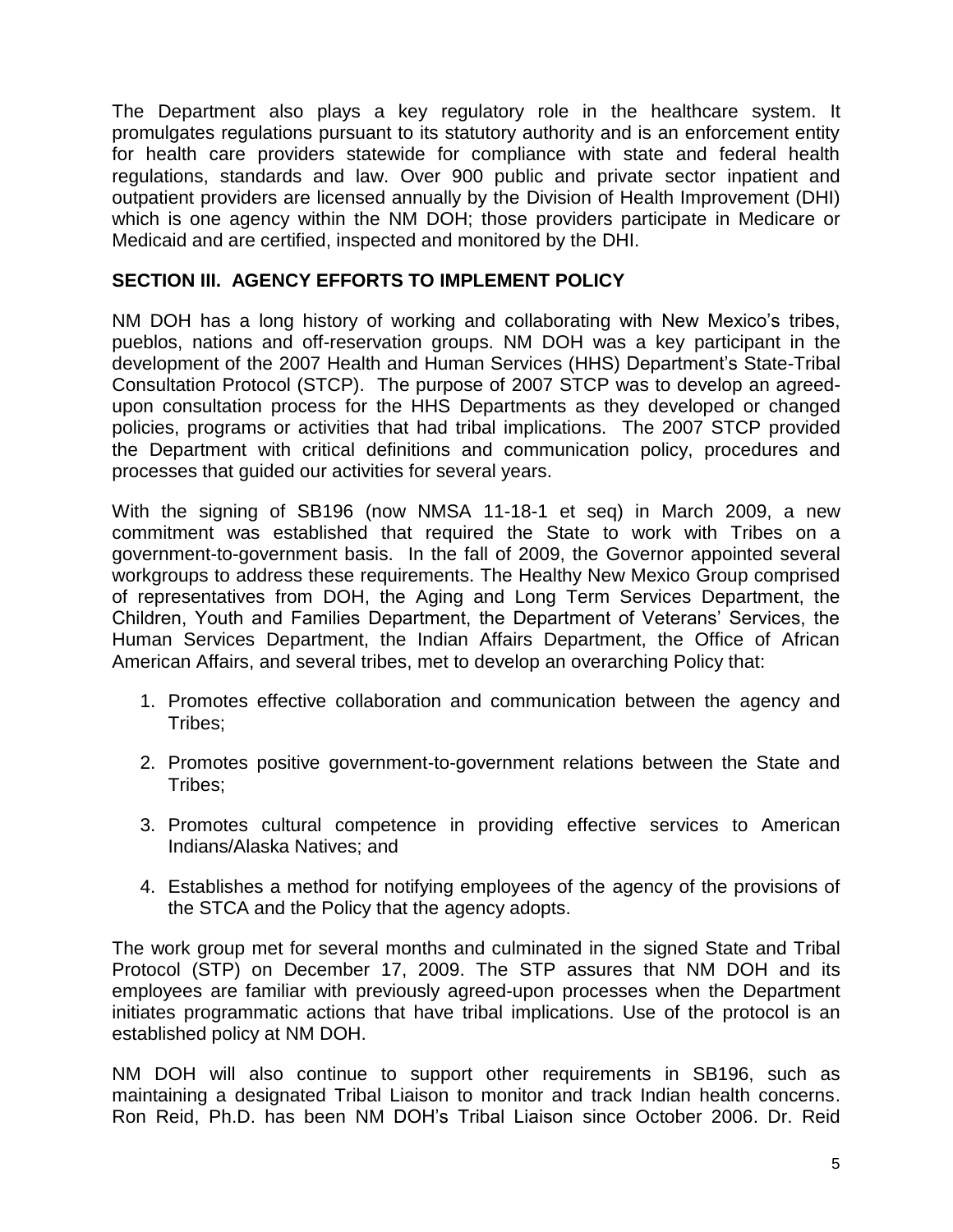meets with the Secretary of Health to discuss and formulate action plans to address Indian health concerns within the State.

# **A. Policy Applied:**

NM DOH Developmental Disability Services Division (DDSD) had its first formal consultation in February 2011. The DDSD provides services through the Developmental Disabilities Waiver (DDW) which must be renewed with the Center for Medicare and Medicaid Services (CMS) every five years. New Mexico's current waiver expired on June 30, 2011 and the state had to submit a renewal application by March 31, 2011. Approximately, 450 American Indian individuals are served by this waiver program. One of CMS' requirements for the waiver renewal was to engage tribal communities in a State-Tribal Consultation, so that their concerns can be addressed in the waiver renewal process

To address this requirement, the Department's tribal liaison assisted in organizing a State/Tribal consultation between NM DOH's Developmental Disabilities Services Division and the 22 Tribes, Nations and Pueblos. A State/Tribal Team, consisting of appointed members from the 22 tribal communities and appropriate state agency staff, met three times to review and develop recommendations on the DDW renewal application. After consensus was reached by the State/Tribal Team, the Secretary of Health and Human Services Department called for an official Consultation with Tribal Leaders on February 22, 2011. This was a very successful partnership that was instrumental in developing culturally sensitive recommendations for American Indians receiving developmental disabilities services

Other successful examples illustrating invoking the STCA to improve our services and service delivery include the following:

- The Public Health Division's Immunization Program works with the tribes, pueblos and nations and the Indian Health Service on an on-going basis to strategize and discuss any vaccine issues/questions and potential collaborative efforts to improve immunization rates in tribal communities.
- Through the Native American Partnership, the Public Health Division's Diabetes Prevention and Control Program meets regularly with representatives from a variety of tribal diabetes programs to consult with them about what works best in their communities. At times, staff from Indian Health Service and CDC's Native Wellness Program have participated in these meetings. Funding has been allocated for future meetings and/or activities as determined by the work group.

# **B. Input Methods Used with Tribes:**

On-going outreach and input opportunities are continually made available to tribes, pueblos, nations and off-reservation groups. NM DOH's tribal liaison continues to facilitate these activities and opportunities, communicates tribal needs and priorities identified to the Secretary of Health, and collaborates with NM DOH Division's and tribal communities to implement appropriate responses. A couple of examples of these activities include: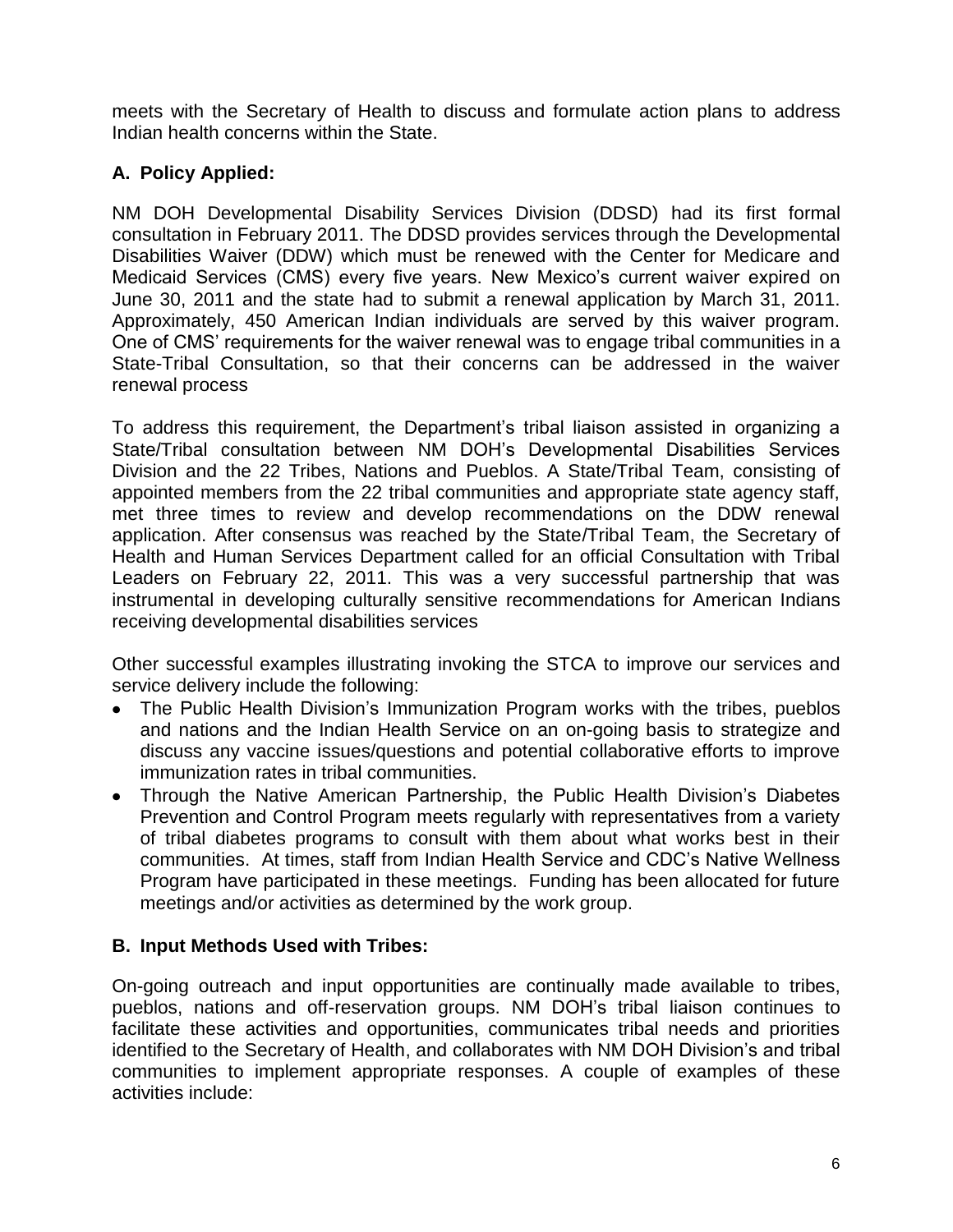- The American Indian Health Advisory Committee (AIHAC) provides guidance to NM DOH regarding health disparities issues impacting tribal communities. AIHAC, which is facilitated by the Secretary of Health, is in the process of reorganizing. The leadership of the 22 tribes, nations and pueblos and off-reservation organizations has been invited to re-nominate members from their respective communities to this group. To date we have seven appointed members and need nine members for a quorum. This is currently in process.
- The Tribal Partnership Initiative involves visits by the Tribal Liaison to identify health disparities specific to that community and develop, in concert with the Tribes, interventions that address those health disparities. During this fiscal year, the Tribal Liaison visited several communities and has several others scheduled. From these visits, diabetes continues to be listed as either the number one priority or tied for the number one health priority for each of the pueblos. These visits are one of the many processes used to help identify and align state health resources that can help the tribes provide or improve the delivery of health services in their community.
- The Bernalillo County Off-Reservation Native American Health Commission provides a voice for the off-reservation community (over 450 different tribes, pueblos and nations), which has historically been over-looked by local and federal governments. This Commission has successfully completed their three year strategic plan, which is a comprehensive health care plan that examines existing resources to ensure they are used effectively, and identify and secure alternative resources to expand and strengthen the off-reservation health care delivery system. The Commission reports their progress directly to the Secretary of Health and the Department's Tribal Liaison sits as one of the nine Commissioners.
- NM DOH's Tribal Epidemiologist monitors and tracks health disparities trends, themes and patterns for the state in collaboration with the tribes, pueblos and nations. Through this vehicle, DOH has worked to share and look at best practice interventions that will work to reduce health disparities in tribal communities. Through State epidemiology data, American Indians have been indicated to have the worse rates with Prenatal Care-Late or No Care, Obesity among youth, Youth Suicide, Diabetes Death, Pneumonia and Influenza Deaths, Motor Vehicle Deaths and Alcohol Related Deaths. This information serves to guide the work of the Department and is also beneficial to the State and Tribes in identifying new funding resources to develop and strengthen programs in reducing tribal health disparities.

#### **C. Notification Process with Tribes:**

NM DOH Tribal Liaison monitors and tracks all tribal health related funding opportunities, grants, and training opportunities; this information is shared with key contacts in the 22 tribes, pueblos and nations and uses existing email groups through the New Mexico Indian Affairs Department and the University of New Mexico Center for Native American Health to share this information. This process has been a regular function for the NM DOH for several years.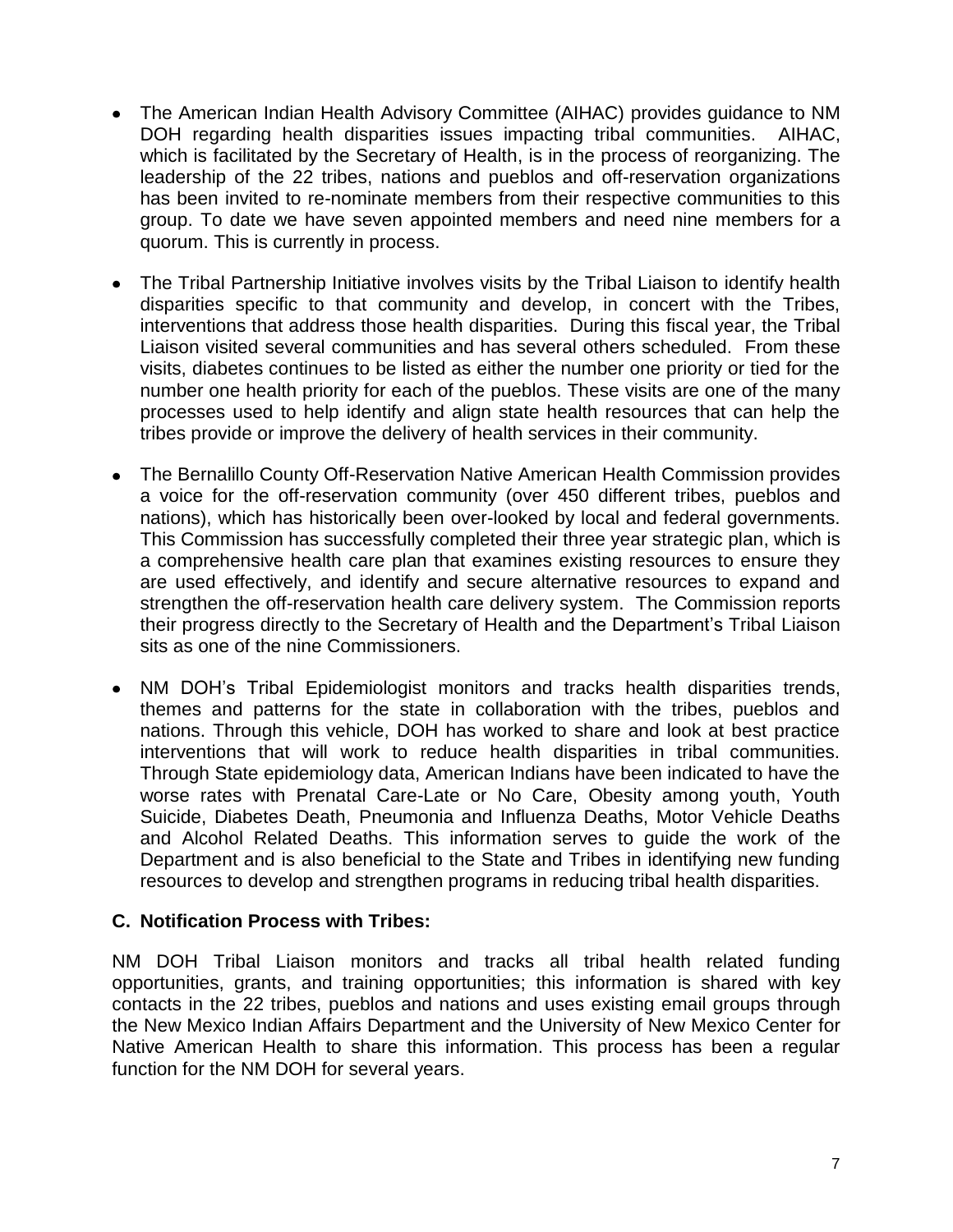# **D. Interagency Collaboration Efforts:**

FY12 has been a busy year, one that has focused on critical collaborations towards improving several of the identified priorities for tribal communities. These include:

- Participating on a multiple agency team to plan a successful Indian Children's Conference, which has become an annual event. This year we had over 400 participants in this conference which was held at Buffalo Thunder Resort.
- The Secretary of Health successfully celebrated a State-Tribal Health Week with six tribes in October 2011; she is planning a second annual State-Tribal Health celebration with five tribes in October 2012.
- Partnering with UNM's Rural and Primary Behavioral Health Service support to provide technical assistance for Senate Bill 416 that creates a Suicide Clearinghouse, which is an important resource to the Tribes, Nations and Pueblos.
- The Secretary serves as a member of the Tribal Infrastructure Fund (TIF) Board, which provides funding to Tribal Governments for health-related planning projects, as well as brick and mortar funding to build, expand or improve systems and facilities to improve the quality of life of American Indians in their respective communities in New Mexico.
- The Office of General Counsel presented at two state tribal judicial consortium meetings regarding mental health issues and the Mental Health Code and has been invited to future meetings to continue discussions about the domestication of tribal commitment orders.
- The Bureau of Vital Records and Health Statistics has participated in outreach activities by making forms and processes more accessible and presenting on-site for the convenience of tribal members.

# **SECTION IV. CURRENT PROGRAMS AND PLANNED SERVICES FOR AMERICAN INDIANS/ ALASKA NATIVES**

The Department of Health is organized into eight program areas (Administration, Public Health, Epidemiology and Response, Laboratory Services, Facilities Management, Developmental Disabilities Support Services and Health, Certification, Licensing and Oversight), Medical Cannabis, that represent nine Divisions (See Appendix for a brief description of each of the program areas). Most of the Department's services are free or low-cost and are accessible to all New Mexicans, including American Indians and Alaskan Natives.

#### **A. Current programs and services from the 2012 Department of Health's American Health Services Directory**:

#### **Advisory Committees and Health Councils**

**American Indian Health Advisory Committee, (505) 827-2627**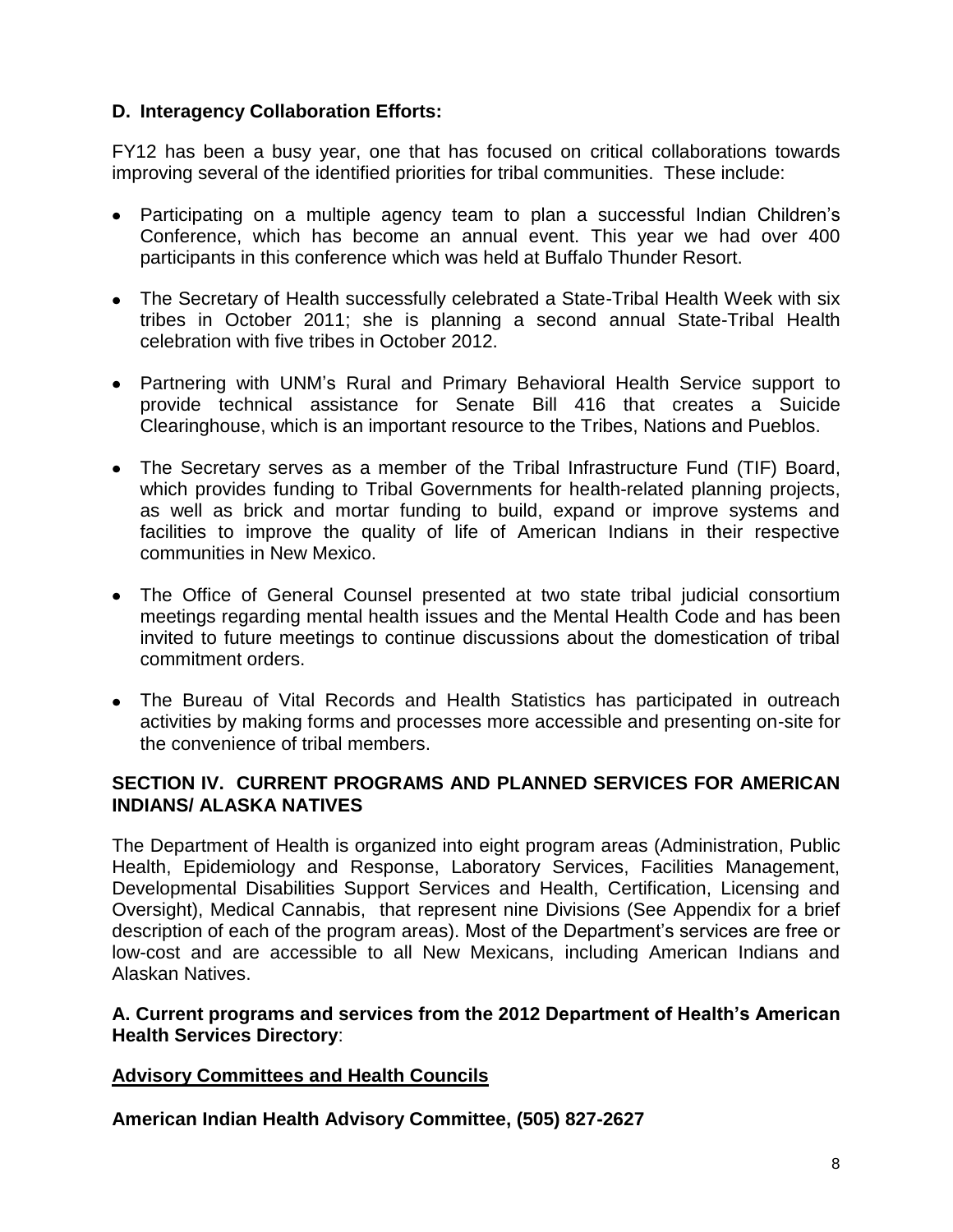**Services:** Provide guidance to the New Mexico Department of Health in order to address health issues impacting American Indian populations residing in New Mexico. **Served FY12:** All tribes in New Mexico. **FY12 Estimated Expenditures:** No funding.

## **Office of Community Health Partnerships-Tribal Community Health Improvement Councils, (505) 827-0015**

**Services:** Collaboration and partnership with community health improvement councils in five American Indian communities. These health councils mobilize and coordinate local efforts to identify, prioritize and address the health needs of the individuals and families in these communities. **Served FY12:** 9,648 members of five Tribal communities: ToHajiilee (1,649); Cochiti (1,502); Acoma (2,802); San Ildefonso (1,524); and Santa Clara (2,171). **FY12 Estimated Expenditures:** Unfunded

Public Health Division staff members are working with University of New Mexico Health Sciences Center for Native American Health (CNAH) on a community health assessment workshop for tribal communities. The CNAH sponsored event will promote community health planning in New Mexico's tribal communities. This is first of several planned workshops to be scheduled over the next several months. These sessions will emphasize the development and implementation of community health assessments. The initiative aspires to build tribal community capacity for identifying and prioritizing health resources.

#### **New Mexico Cancer Council's Native American Work Group, (505) 841-5847**

**Services:** Provide financial support for the New Mexico Cancer Council's Native American Work Group, coordinated by the University of New Mexico's Cancer Center. FY12 activities of the Work Group included development of a section to the New Mexico Cancer Plan 2012-2016, titled Considerations for Implementing the NM Cancer Plan in Native American Communities. **Served FY12:** Majority of workgroup members are American Indian (approximately 15-19 people). **FY12 Estimated Expenditures:** \$20,300

#### **Native American Partnership for Diabetes Prevention and Control, (505) 476-7615 or 1-888-523-2966**

**Services:** The Native American Partnership for Diabetes Prevention and Control involves face-to-face meetings, workgroup teleconference calls and visits by the Diabetes Program's Tribal Liaison to identify community strengths and needs that impact diabetes prevention and control. These efforts help identify and align state health resources that can help the tribes provide or improve the delivery of health services in their community. **FY12 Estimated Expenditures**: undetermined

#### **Office of Community Health Workers (OCHW), (505) 476-3082**

**Services:** Develop a standardized, competency-based training program with an associated voluntary certification process. The compilation of a CHW/CHR Registry is also planned. Once established, the training and certification processes will be available to Tribal Community Health Representatives and programs. **Served FY12:** The Office is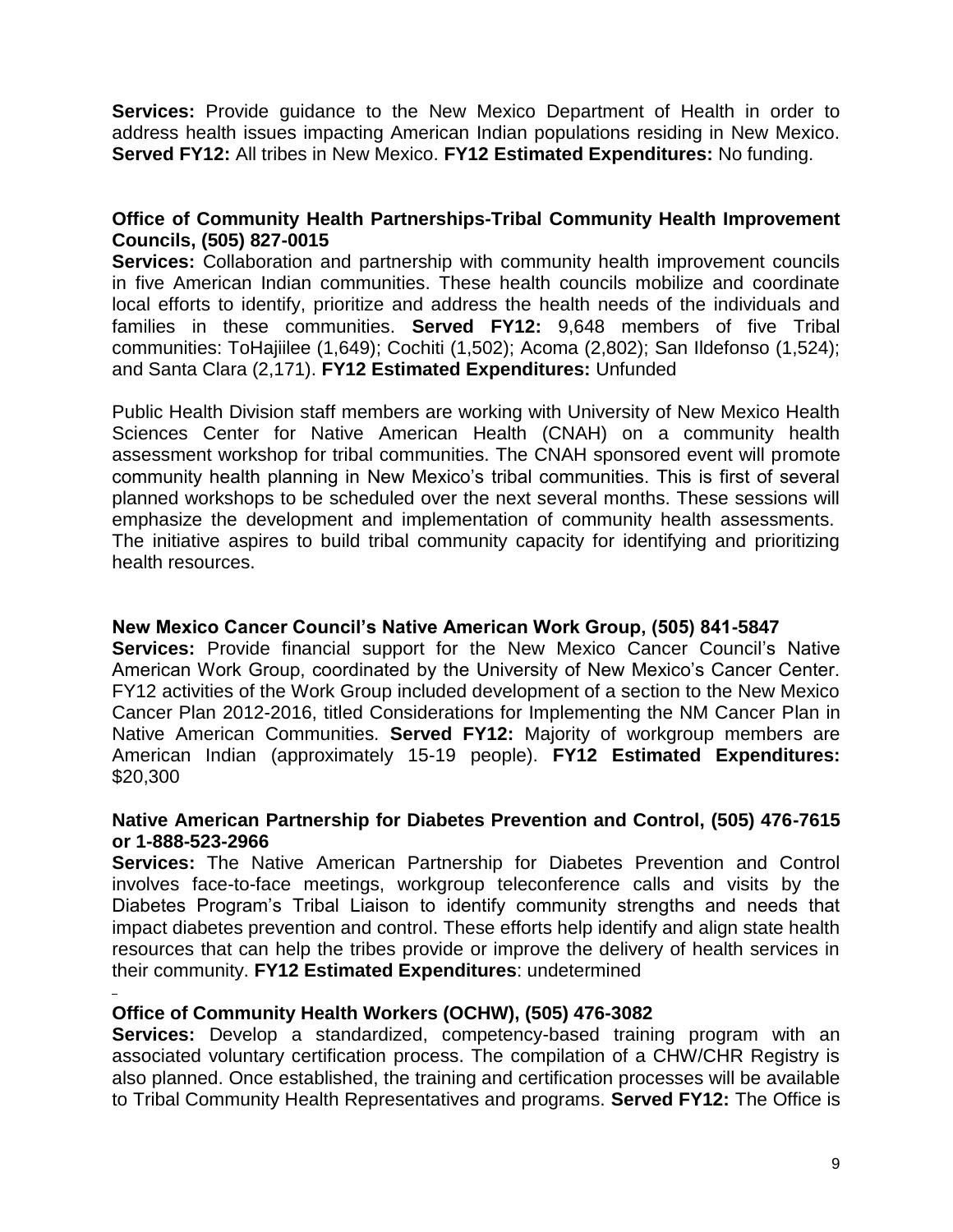still in developmental stage. **FY12 Estimated Expenditures:** The Office is currently unfunded.

The OCHW provides trainings, workshops, and program support to the tribes across the state.

OCHW is in partnership with:

- I.H.S. Health Promotion Disease Prevention Council, collaborates, shares opportunities, resources, and determines how to better service our Native people.
- NAP (Native American Partnership) Concentration on diabetes throughout Indian Country.
- UNM-NM CARES-research in Tribal communities.

# **Birth and Death Certificates**

#### **New Mexico Bureau of Vital Records and Health Statistics, (505) 827-0167**

**Services: :** Provides tribal community members information for obtaining birth and death certificates, adoptions and acknowledgment of paternity, name change, and which required documents are needed for proof for obtaining vital records and the associated fees for these services at the State-Tribal Health Fair week with Isleta, Kewa, San Felipe, Santa Clara, Laguna and Tesuque Pueblos. The State Registrar and staff provided three full-day workshops in Santa Fe, Mescalero Apache Nation and Sandia Resort and Casino on electronic vital records filing and coding for Tribal Census Officers, funeral directors and physicians. Training in Gallup or Window Rock is being planned for FY12. The first ever Navajo-only mortality vital records dataset (2006-2010) with Navajo Chapters was provided to the Navajo Epidemiology Center under the signed 2010 Data Sharing Agreement with the Navajo Nation Division of Health.

**Served FY12:** All tribes in New Mexico. **FY12 Estimated Expenditures:** No dedicated funding.

# **Cancer**

#### **Breast and Cervical Cancer (BCC) Screening Program, (505) 841-5860**

**Services**: Provide free breast and cervical cancer screening and related diagnostic follow-up care for American Indian/Alaska Native women residing in the state who meet program eligibility criteria. Medicaid Category 052 provides full Medicaid coverage (Salud-exempt) for women diagnosed through the BCC Program with breast or cervical cancer or some precancerous cervical conditions. Also available are public awareness activities, education and technical assistance to tribes interested in increasing community capacity for breast and cervical cancer control. **Served FY12:** Approximately 2,346 American Indian women 30 years of age or older, who live at or below 250% of the federal poverty threshold, and are uninsured/underinsured. These services are available through Indian Health Service clinics (Albuquerque Area Indian Health Service and the Navajo Area Indian Health Service) and hospitals, urban Indian clinics, and at more than 200 other federally qualified health centers and hospitals throughout the state. **FY12 Estimated Expenditure:** \$367,783 federal, state and grant funds.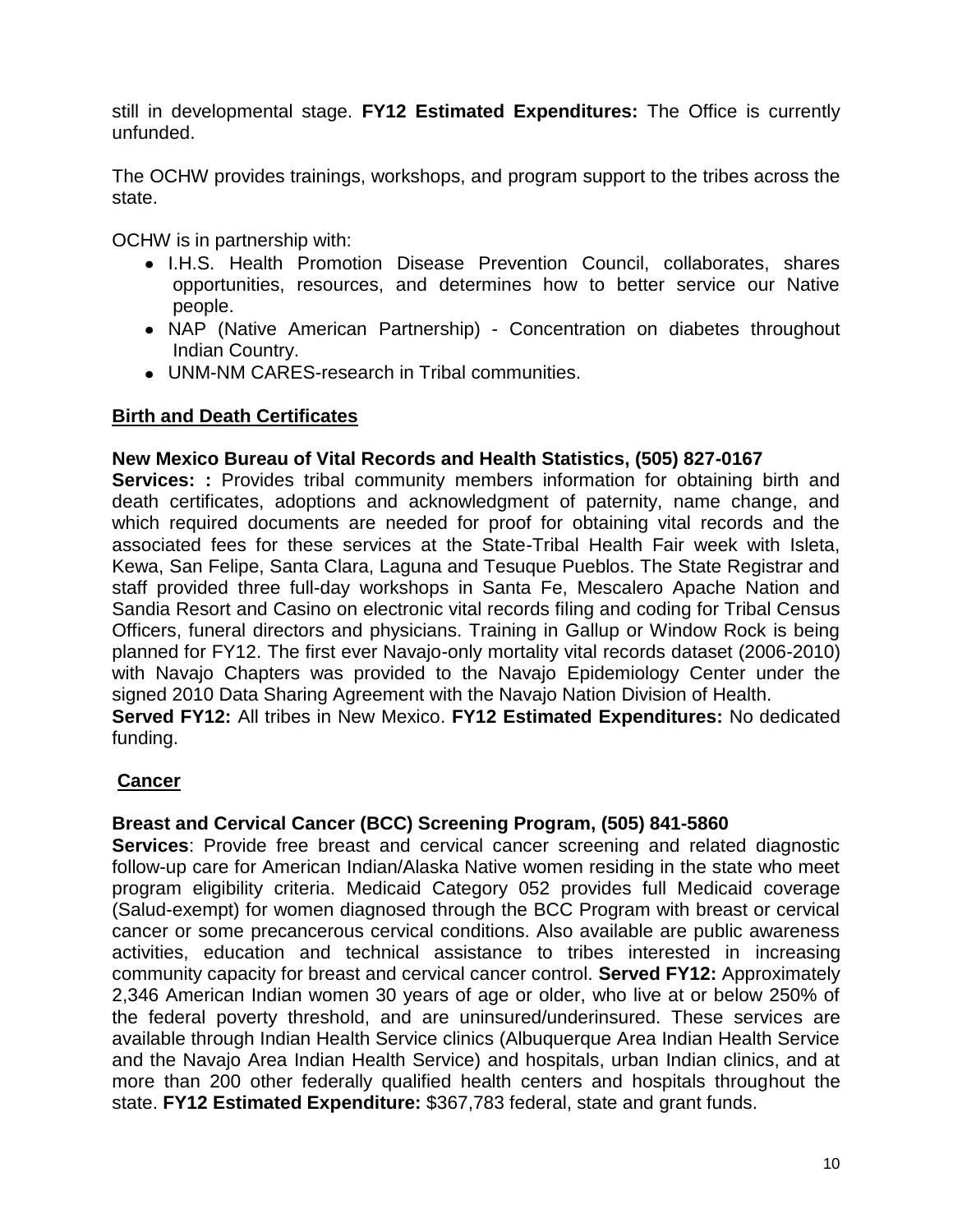#### **Colorectal Cancer Program, (505) 222-8601**

**Services:** Provides free colorectal cancer screening and related diagnostic follow-up care for American Indian/Alaska Native men and women residing in the state who meet program eligibility criteria. These services are available through First Nations Community Health Services and at other federally qualified health centers and hospitals. Also available are public awareness activities, education and technical assistance to tribes interested in increasing community capacity for colorectal cancer control. **Served FY12:** 14 American Indians receiving colorectal cancer screening services; approximately 200 families participated in public awareness and education activities. **FY12 Estimated Expenditure:** \$989.10 (provision of direct clinical care).

#### **Comprehensive Cancer Program, (505) 841-5847**

**Services:** Provide culturally tailored cancer prevention, risk reduction and screening education programs in partnership with several American Indian communities and organizations including the American Indian community outreach program in the Office of Community Partnerships and Cancer Health Disparities at the University of New Mexico Cancer Center, Alamo Band of the Navajo Nation, Isleta Pueblo, Jicarrilla Apache Tribe, Santa Clara Pueblo and Tesuque Pueblo. In addition, Comprehensive Cancer Program staff were involved in planning for Native American Health Week and participated in NAHW events at Isleta Pueblo, Laguna Pueblo, San Felipe Pueblo, Santa Clara Pueblo and Santo Domingo/Kewa Pueblo.

Comprehensive Cancer Program staff continues to respond to requests for presentations and technical assistance from American Indian communities interested in conducting cancer prevention and survivorship activities. **Served FY12:** Approximately 400 American Indian families received information and/or education in programs supported by the Comprehensive Cancer Program. **FY12 Estimated Expenditures:** \$1,000.

#### **Office of Oral Health, (505) 827-2837**

**Services:** The Office of Oral Health conducts health education, screening, and fluoride varnish to Tesuque Pueblo Health Start, and has provided oral health education, screening, dental sealants to Native American elementary school children throughout the state. **Served FY12:** 412 **FY12 Estimated Expenditure**: \$21,402

#### **Data and Epidemiology Services**

#### **Adult Behavioral Risk Factor Surveillance System (BRFSS) Survey, (505) 476- 3569**

**Services:** BRFSS epidemiologist and YRRS epidemiologist sit on the Albuquerque Area Southwest Tribal Epidemiology Center (AASTEC) Tribal BRFSS advisory committee. Technical assistance is provided to AASTEC on an as needed basis and mutual collaboration on recruiting schools to participate in the state-wide survey to increase the sample size of the American Indian student population. The BRFSS epidemiologist has collaborated with the diabetes epidemiologist on a Native American diabetes dataset for questions asked to adults on the state-wide telephone survey. **Served FY12:** All tribes in New Mexico. **FY12 Estimated Expenditures:** No funding.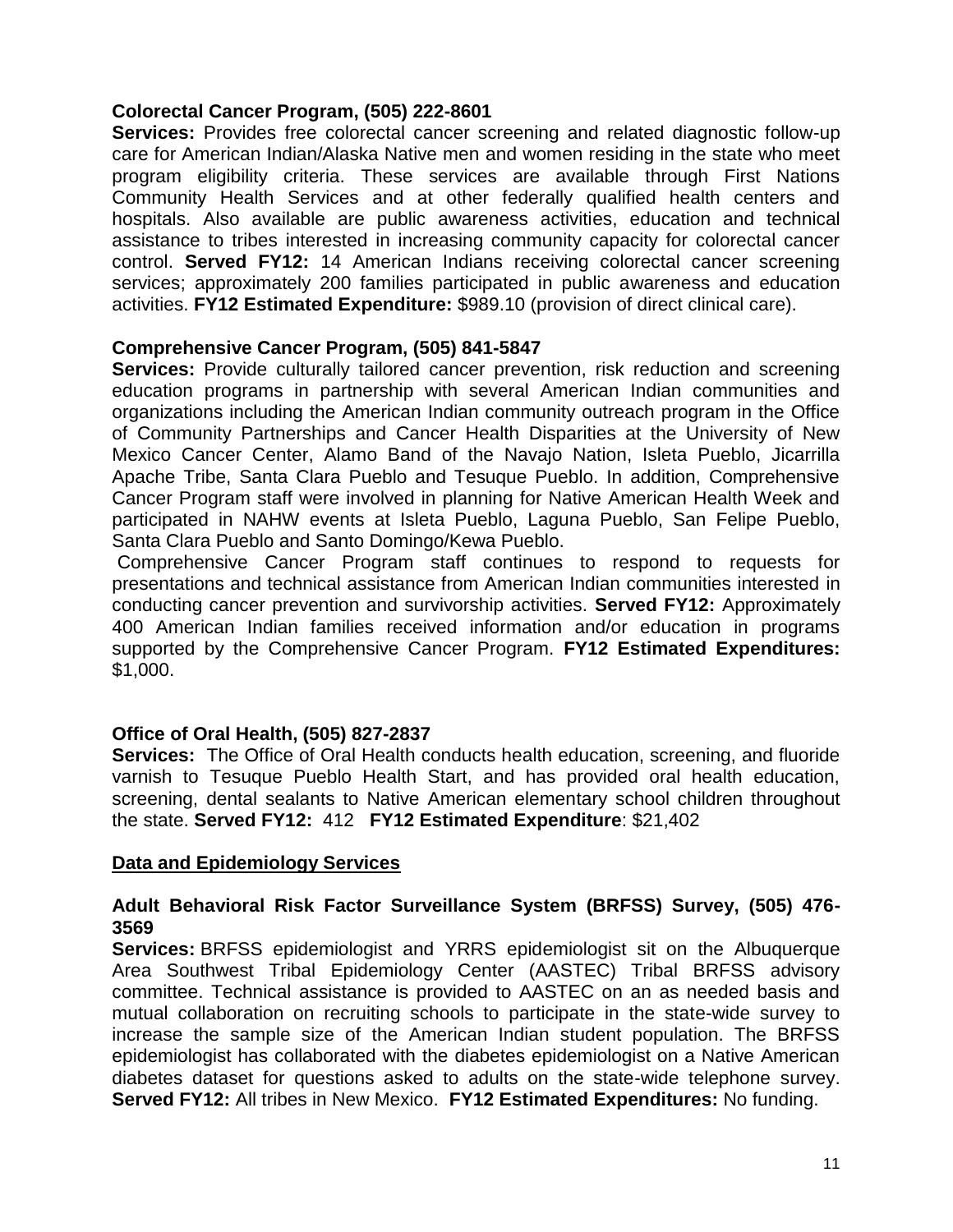#### **Agency for Healthcare Research and Quality** (**AHRQ**) **Race, Ethnicity, and Tribal Data Improvement Grant, (505) 476-3575**

**Services:** Assist pilot hospitals with data analysis to demonstrate that their grant activities (formal training and educational resources) have improved the quality of race, ethnicity and tribal identifier hospitalization data. This initiative will result in better data for comparative effectiveness research on improving health care outcomes. **Served FY12:** All tribes in New Mexico. **FY12 Estimated Expenditures:** To be determined.

#### **American Indian Health Disparities Report Card, (505) 827-2570**

**Services:** Publish a special edition of the Racial and Ethnic Health Disparities Report Card that focuses on American Indian health that highlights information on eight indicators on which American Indians consistently have the highest (worst) disparities and on two indicators for which American Indians have the lowest (best) rates in New Mexico. **Served FY12:** All tribal communities. **FY12 Estimated Expenditures:** No dedicated funding.

#### **Community Health Assessment Program, (505) 827-5274**

**Services:** The community epidemiologist and the data librarian have included tribespecific 2000 US Census data and Work Force Solutions employment data in NM's Indicator-Based Information System (NM-IBIS) for public health. Tribe-specific birth and death data was also added on a secured, password protected site to provide Tribal governments their data in a timely manner that also insured confidentiality. All 22 tribal governments and the Eastern Band of Navajo were able to obtain 2008-2009 birth data and 2006-2010 death data that was tribe-specific and formatted by their specifications in order to apply for more grant opportunities. Three NM-IBIS advisory meetings were held in which tribal perspectives on how to improve access, formatting, and usability of NM-IBIS was discussed by advisory members from the two Tribal Epidemiology Centers. **Served FY12:** All tribes in New Mexico. **FY12 Estimated Expenditures:** No dedicated funding.

#### **Data Sharing Agreements, (505) 476-1788**

**Services:** Cabinet Secretary Catherine D. Torres, MD signed the first ever data sharing agreement with the Albuquerque Area Indian Health Service to share in-patient hospitalization data which will be combined with the private hospitalization database to provide a more accurate picture of serious morbidity for Native Americans in New Mexico. **Served FY12:** All tribes in New Mexico. **FY12 Estimated Expenditures:** No dedicated funding.

#### **National Tribal Epidemiology Activities, (505) 476-3575**

**Services:** Lead the Council of State and Territorial Epidemiologists (CSTE) Tribal Epidemiology workgroup, which has completed national surveys of public health surveillance activities in Indian Country. **Served FY12:** All federally recognized U.S. tribes. **FY12 Estimated Expenditures:** No dedicated funding.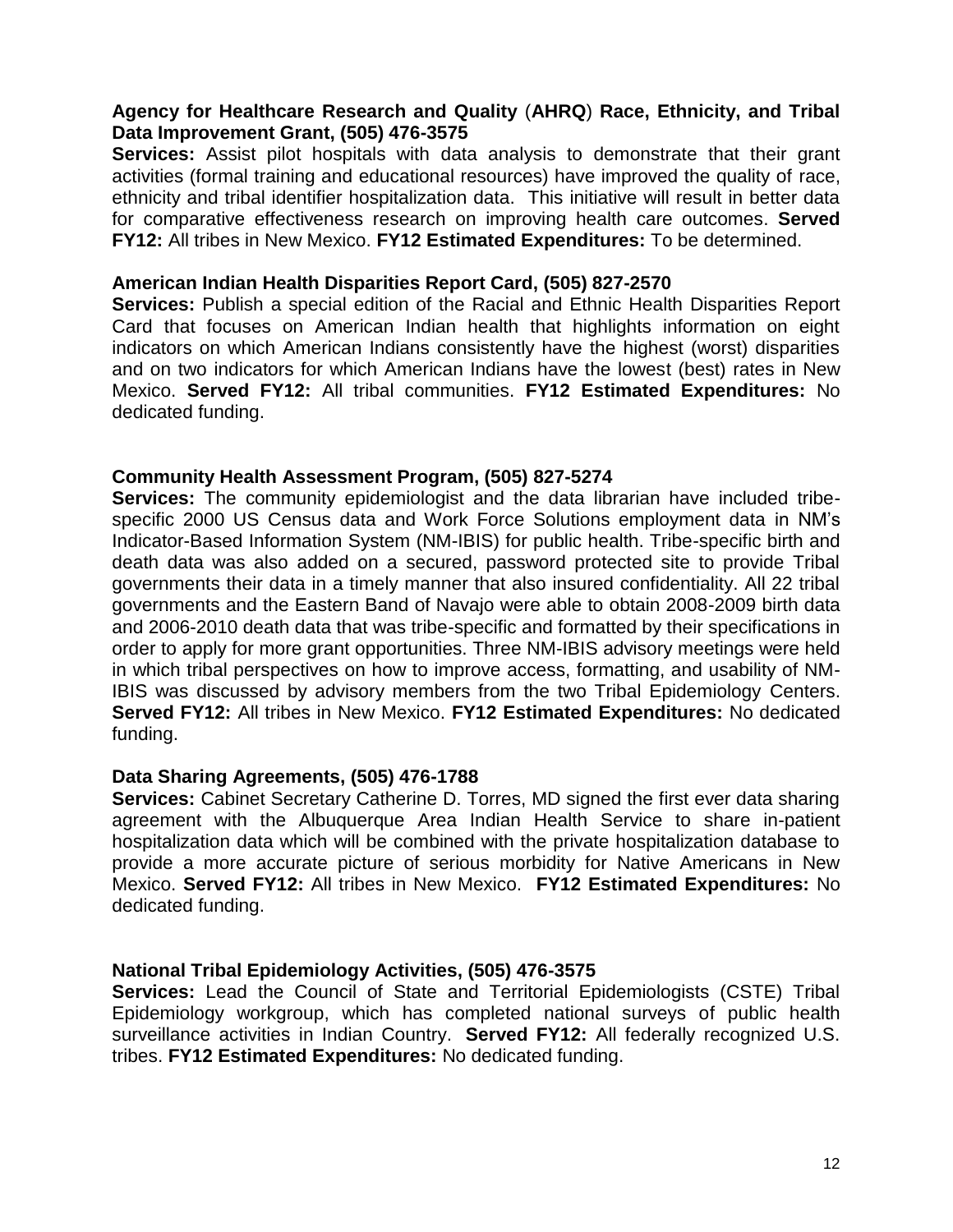# **Diabetes**

**Coordinated Approach to Child Health (CATCH), (505) 476-7615 or 1-888-523-2966** Services: Provide a health promotion intervention in elementary schools throughout New Mexico. The intervention addresses healthy nutrition, increased physical activity, school food service and family and community support for behavior change.

**Served FY12**: 669 American Indian youth.

**FY12 Estimated Expenditures**: \$18,607

#### **Kitchen Creations Cooking School for People with Diabetes, (505) 476-7615 or 1- 888-523-2966**

Services: Provide a four-session series of cooking schools for people with diabetes and their families or care givers. The instructors teach appropriate meal planning and address food selection, portion control, techniques of food preparation and new products available to improve the diet of people with, or at risk for, diabetes.

**Served FY12:** 92 American Indians participated in 10 cooking schools in Zuni Pueblo, San Felipe Pueblo, Santa Ana Pueblo, Tesuque Pueblo, Navajo Nation in Shiprock area, Ramah Navajo, and Albuquerque Indian Health Center.

**FY12 Expenditures:** \$15,874

#### **Native American Partnership for Diabetes Prevention and Control, (505) 476-7615 or 1-888-523-2966**

**Services**: Regular consultation meetings with Tribal Diabetes Programs. The goal of these sessions is to determine the most effective ways to prevent and control diabetes in American Indian communities in New Mexico. This is a key strategy for achieving the Diabetes Prevention and Control Program's long-term goal of eliminating diabetesrelated health disparities.

**Served FY12:** Three meetings were held with approximately 59 participants, and one full-day data workshop on Tribal Collaboration on Data Management, with 44 participants.

**FY12 Estimated Expenditures:** \$3,000.00

#### **Education and Community Mobilization**

**Service:** Provide educational presentations on diabetes and commercial tobacco to help individuals and local decision makers understand the link between commercial tobacco use and second hand smoke, including an increased risk for diabetes complications. **Served FY12:** 173 community members (Ramah Navajo, Southwest Tribal Tobacco Coalition, NM Community Health Workers Conference, Pojoaque Cessation Conference, Jicarilla Apache Men's Conference, and Santa Clara Substancefree conference.

**FY 12 Estimated Expenditures**: N/A (staff time only)

#### **Family Planning**

#### **Family Planning, (505) 476-8882**

**Services:** Provide comprehensive family planning services, including clinical reproductive health services, community education and outreach. Provide technical assistance and funding for the Teen Outreach Program, a service learning program for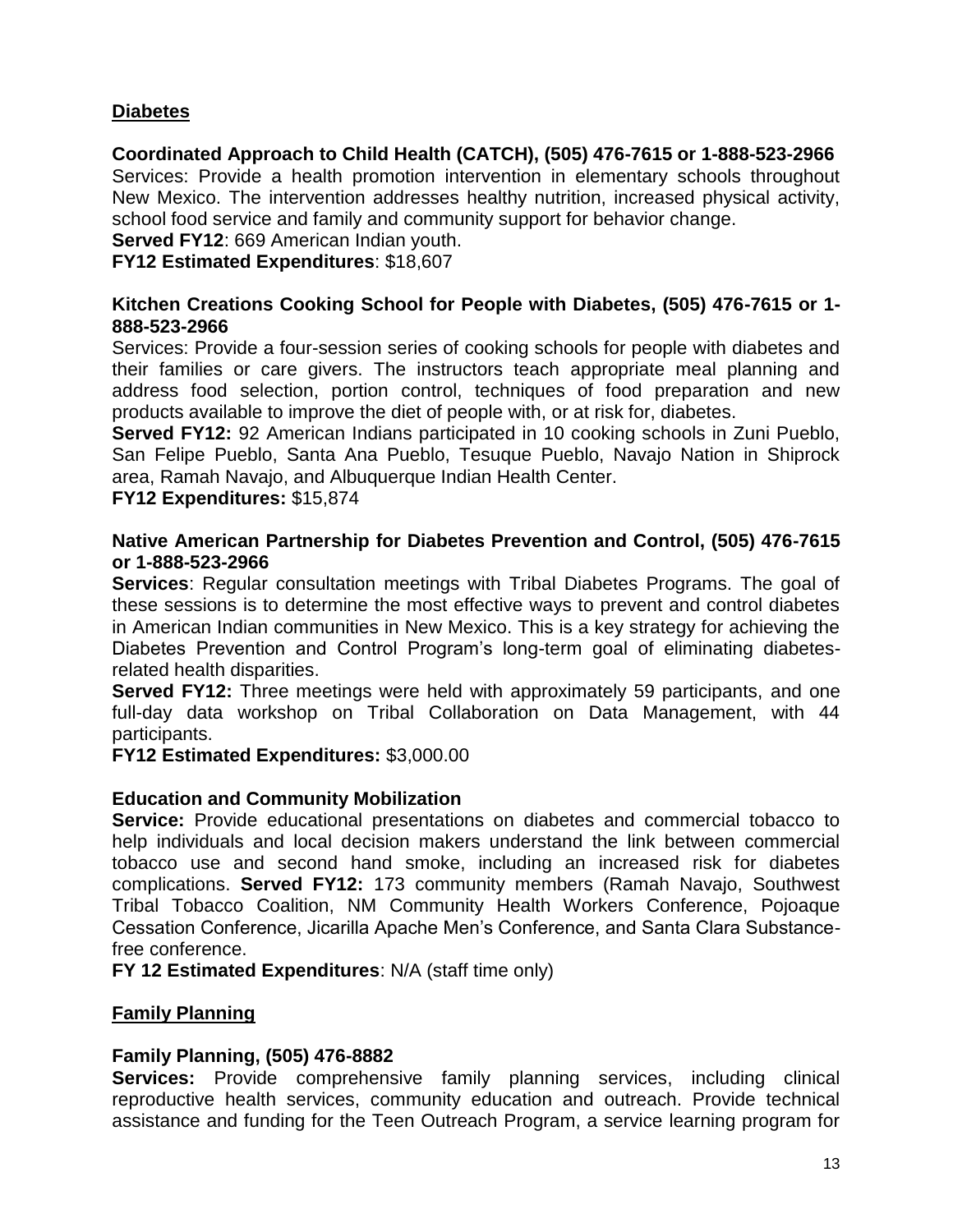preventing teen pregnancy and increasing school success, at Laguna Middle School and Laguna-Acoma Junior/Senior High School and To'Hajiilee Community School. **Served FY12:** Clinical services for 681 female and 217 male American Indians and educational services learning for 75 teens. **FY12 Estimated Expenditures:** \$249,212.

#### **Health Facility Licensing**

#### **Health Facility Licensing and Certification, (505) 476-9025**

**Services:** Conduct surveys for facilities that receive Medicare or Medicaid funding that evaluate the quality of the services provided. **Served FY12:** Laguna Nursing Center and Mescalero Care Center. **FY12 Estimated Expenditures:** \$23,308.

#### **Immunizations**

#### **Immunization Advocacy, (505) 827-2898**

**Services:** Collaborate and meet with the Indian Health Services several times a year to discuss vaccine issues, questions and/or develop collaborative efforts to improve immunization rates in tribal communities. One example of this collaboration occurred during the H1N1 2009/10 pandemic, the Immunization Program worked directly with New Mexico's tribes, pueblos and nations to arrange for receipt of H1N1 vaccine for mass immunizations statewide. **Served FY12:** All American Indians in New Mexico. **FY12 Estimated Expenditures:** No dedicated funding.

#### **Vaccines for Children (VFC), (505) 827-2898**

**Services:** Provide free childhood vaccinations to all American Indian children wherever they choose to receive health services including all Indian Health Services clinics, First Nations, public health clinics and private providers. **Served FY12:** Approximately 39,829 American Indian children ages birth through 18 years. **FY12 Estimated Expenditures: \$3,472,180.**

#### **Emergency Preparedness**

#### **Hospital and Healthcare Preparedness, (505) 476-8236**

**Services**: Provided the Indian Health Services Hospitals with funding to support medical surge preparedness and planning - to expand surge capacity if hospitals become overwhelmed. **Served FY12:** All tribes in New Mexico. **FY12 Estimated Expenditures:** \$150,000.

#### **Medical Countermeasures Dispensing and Public Health Preparedness, (505) 476- 8200**

**Services**: Provided pueblos within the Albuquerque Metropolitan Statistical Area funding to support the development of medical countermeasure plans as part of the Centers for Disease Control and Prevention's Cities Readiness Initiative program.

**Served FY12:** All tribes in New Mexico. **FY12 Estimated Expenditures:** \$21,000.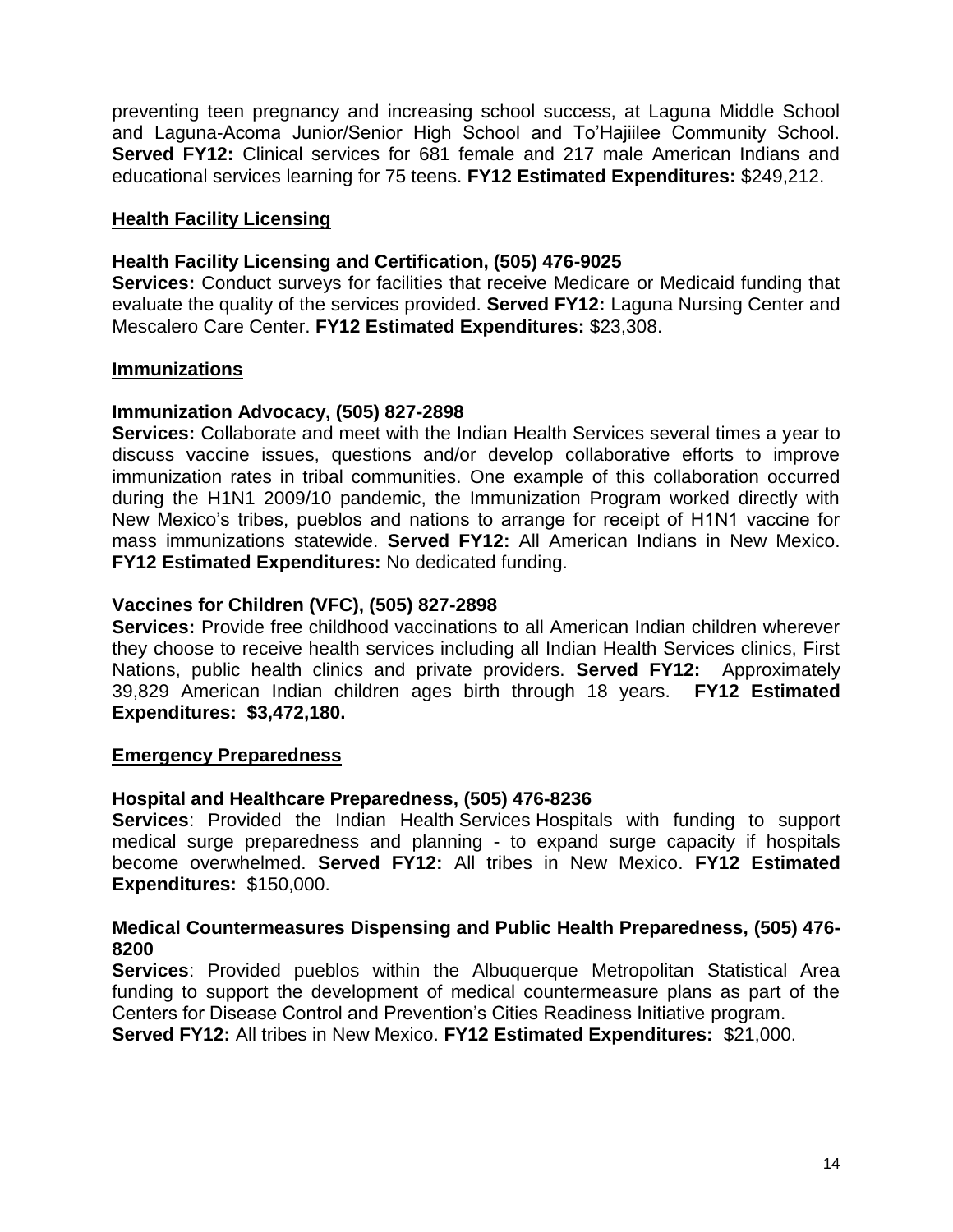#### **Emergency Public Health Preparedness Team, (505) 476-8200**

**Services**: Collaborated with the University of Arizona's Mountain West Preparedness and Emergency Response Learning Center (MWPERLC) on a pilot program to increase community resiliency through capacity building for the Santa Clara Pueblo in New Mexico. This project will greatly assist the Santa Clara Pueblo in developing a comprehensive catalogue of public health preparedness resources (i.e. human, equipment, and facilities) that would be used in the event of a disaster. The MWPERLC will also be providing technical assistance in the completion of an evacuation plan.

**Served FY12:** Pueblo of Santa Clara members. **FY12: Estimated Expenditures:** \$30,000.

#### **Infectious Diseases**

#### **Infectious Disease Epidemiology Bureau, NM Emerging Infections Program, (505) 827-0006**

**Services:** Two public health evaluations received IRB determinations from the Southwest IRB and the Navajo Nation Human Research Review Board to include Native American participants in the following surveillance projects: 1) Evaluating the Effectiveness of a 13-Valent Pneumococcal Conjugate Vaccine among Children; 2) Risk for Death from Influenza A (pH1N1) among American Indians and Alaska Natives (AI/AN). Midterm reports have been submitted to the three Health and two Navajo Agency Boards and questions and concerns have been followed up by the Principal Investigators on an ongoing basis for the duration of the projects. **Served FY12:** All tribes in New Mexico. **FY12 Estimated Expenditures:** To be determined.

#### **AIDS/ARC Waiver, (505) 476-3618**

**Services:** Serve individuals who have been diagnosed as having acquired immunodeficiency syndrome or AIDS-related conditions. The program provides case management, private duty nursing and home health aides. **Served FY12:** 0. **FY12 Estimated Expenditures:** \$0.

#### **First Nations Community Healthsource HIV/AIDS Services, Prevention (505) 262- 6554, Care and Services (505) 293-1114**

**Services:** Provide HIV prevention interventions, HIV testing, case management and support of services for persons living with HIV. **Served FY12:** 42 American Indian clients with HIV. **FY12 Estimated Expenditures:** \$43,800 for HIV prevention and testing and \$208,377 for HIV/AIDS case management and support services.

#### **Healthcare-Associated Infections (HAI) Program, (505) 476-3520**

**Services:** Collaboration with Crownpoint, Gallup Indian Medical Center, Mescalero, Northern Navajo Medical Center/Shiprock Service Unit, and Taos/Picuris hospitals to report healthcare personnel influenza vaccination rates, adult and pediatric Intensive Care Unit (ICU) central line-associated bloodstream infections (CLABSIs), non-ICU CLABSIs and/or *Clostridium difficile* infections on a voluntary basis through state supported electronic mechanisms. **Served FY12:** Mescalero Apache Nation, Navajo Nation, Taos and Picuris Pueblos. **FY12 Estimated Expenditures:** To be determined.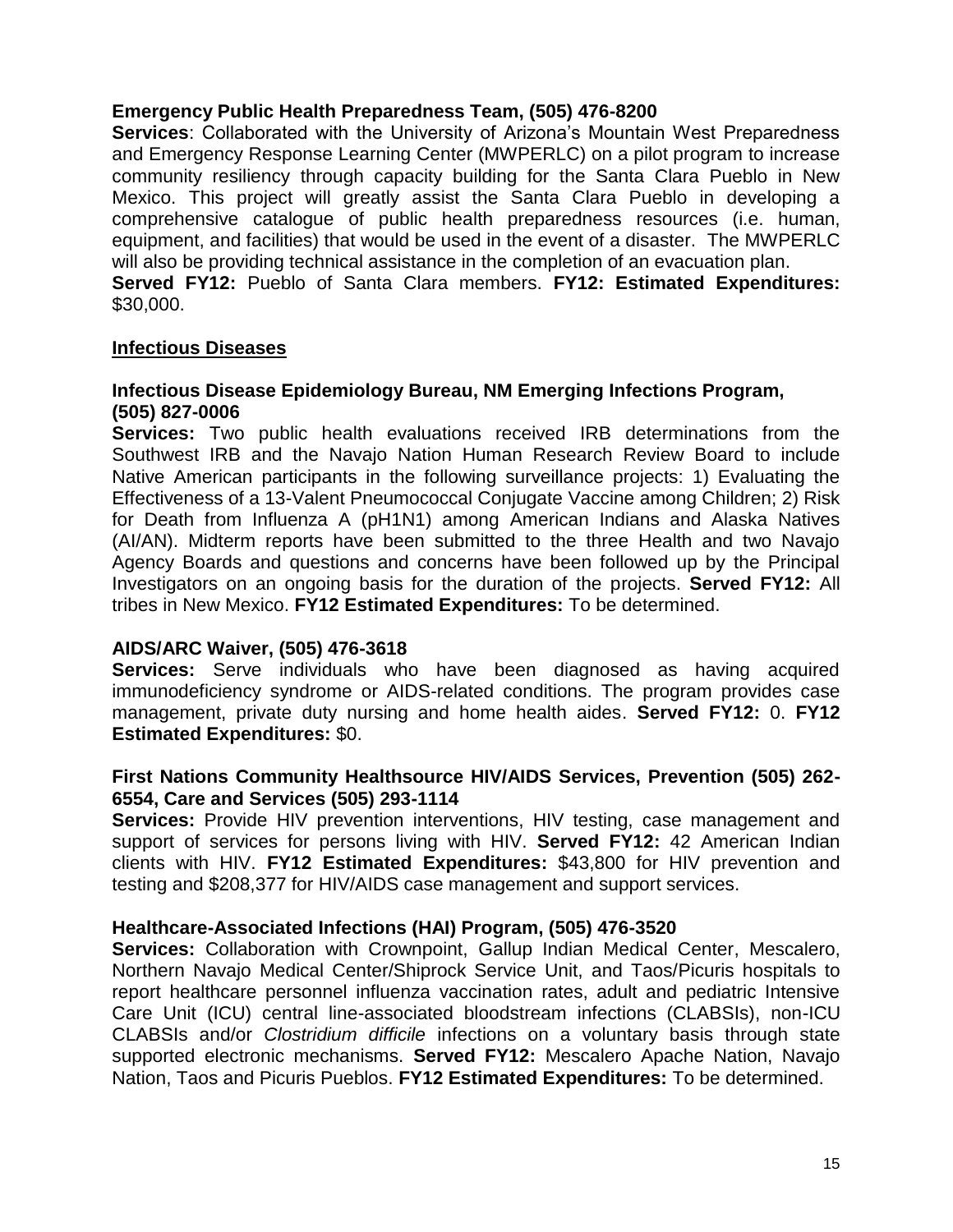#### **HIV Prevention Program**, **(505) 476-3624**

**Services:** Contracts with three agencies to deliver culturally specific and tailored HIV prevention interventions to American Indians at risk including persons living with HIV/AIDS, transgender persons and gay/bisexual men: First Nations Community Healthsource, Navajo AIDS Network (NAN) and Santa Fe Mountain Center. Referrals and information about all statewide services for HIV, STD, Hepatitis and Harm Reduction can be found on a new searchable website: [www.nmhivguide.org.](http://www.nmhivguide.org/) **Served FY12:** Unable to determine. **FY12 Estimated Expenditures:** \$131,000.

#### **Infectious Disease Prevention Team** - **Region One, (505) 722-4391**

**Services:** Provide sexually transmitted disease (STD), HIV, adult viral hepatitis and harm reduction services to at-risk persons in Region 1, with an emphasis on American Indians living on or near the Navajo Nation. Services include STD, HIV, hepatitis B and hepatitis C screening and testing; hepatitis A and B vaccines; HIV, STD, hepatitis and harm reduction prevention education; STD treatment, partner services and referrals; syringe exchange and overdose prevention services; and other disease investigation and follow-up services. **Served FY12:** Unable to determine. **FY12 Estimated Expenditures:** Unable to determine

#### **Tuberculosis Program, (505) 827-2106**

**Services:** Provide technical support and guidance in the provision of care for American Indians with active tuberculosis disease or latent tuberculosis infection (LTBI), contact investigations, professional training to service providers. **Served FY12:** 5 American Indians with active TB. **FY12 Estimated Expenditures:** In-kind services.

#### **Nutrition Services**

#### **Women, Infants and Children (WIC) Program, (505) 476-8800**

**Services**: Provide nutritious foods to supplement diets, nutrition information for healthy eating and referrals to healthcare providers and social services to eligible pregnant women, postpartum women, breastfeeding women, infants and children to age 5. In New Mexico, WIC Programs are available through Indian Tribal Organizations. NM DOH WIC serves any eligible Native American families who choose to come to a NM DOH WIC Clinic for convenience. **Served FY12:** Unable to determine. **FY12 Estimated Expenditures:** Unable to determine

#### **Commodity Supplemental Food Program (CSFP), (505) 476-8803**

**Services:** Provide U.S. Department of Agriculture (USDA) commodity foods to supplement the diets of lower income infants, children up to age 6; pregnant, postpartum and breastfeeding women; and persons 60 years of age or over. CSFP provides program participants with nutrition education and referrals to appropriate health and social service agencies. There are four CSFP food warehouses serving 55 tailgating sites around New Mexico. The CSFP food package includes cereal, cheese, dried beans, canned meat, fruit and vegetables and pasta, rice or potatoes. Some 90% of the participants in CSFP are elderly. CSFP is federally funded. **FY12 Served:** 1672 American Indian individuals. **FY12 Estimated Expenditures:** \$1,176,809.00.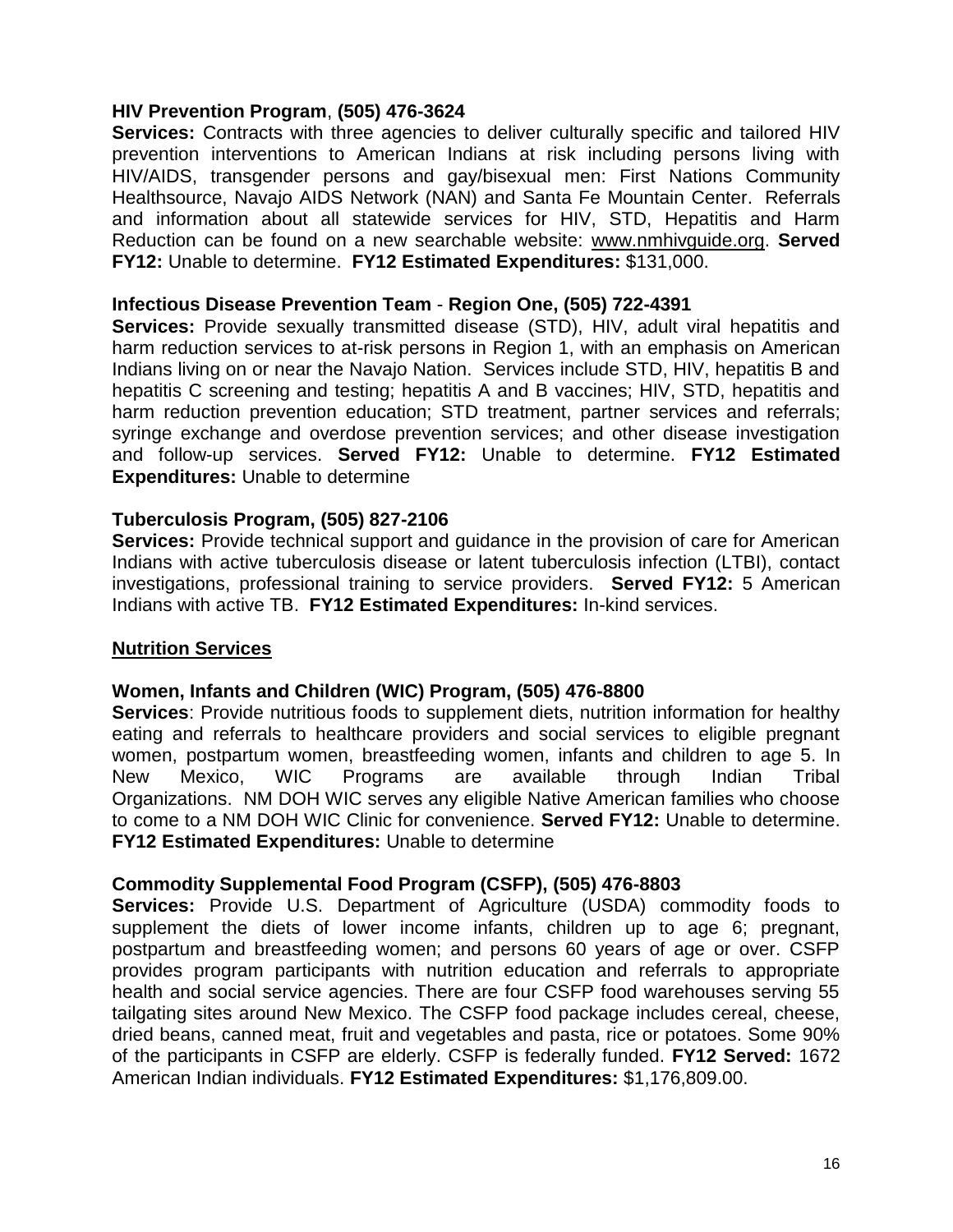#### **Obesity Prevention:**

# **Nutrition and Physical Activity Program (505) 827-2520**

**Intervention:** Partner with 3 tribal communities (Santa Clara, San Ildefonso and Zuni) to expand opportunities for healthy eating and active living for children where they live, learn and play. Healthy eating and physical activity and the two lifestyle behaviors that can prevent obesity. **Served FY 12:** Community-wide. **FY12 Estimated Expenditure:** \$135,000.

**Education:** Developed the Health \* Honor \* Wisdom curriculum which provides handson activities to empower children with a holistic understanding that healthy eating and active living are interconnected with a healthy community and environment. It can be found on the HealthyKidsNM.org website. **Served FY 12:** Community-wide. **FY12 Estimated Expenditure:** included in the \$135,000.

**Surveillance:** Established the NM childhood obesity surveillance system in 2010. Release annual report that includes state obesity prevalence rates for American Indian children attending NM public schools. **Served FY 12:** Community-wide. **FY12 Estimated Expenditure:** included in the \$135,000.

#### **Pregnancy Support**

#### **Pregnancy Support Families FIRST, 1-877-842-4152**

**Services:** Provides case management services to Medicaid eligible pregnant women and children 0-3 years. Among the services provided is assistance with the application process for Medicaid eligibility, screening for possible lead exposure, providing developmental screening, and providing education and educational materials related to pregnancy, and child development and safety. Services are provided in the home, in the local public health office and in other community settings. **Served FY12:** Services provided to approximately 113 American Indian families statewide. **FY12: Estimated Expenditures:** \$31,075, Medicaid reimbursed.

#### **School Based Health Centers**

#### **School-Based Health Centers (SBHCs), (505) 841-5889**

**Services:** Provide integrated primary and behavior health care to school-aged children. All SBHCs serving American Indian youth are encouraged to address important cultural and traditional beliefs in their services. **Served FY12:** Twenty-three (23) sites that have a high number (some 100%) of American Indian youth:Ruidoso High School, Bernalillo High School, Highland High School, Wilson Middle School, Van Buren Middle School, Acoma Laguna Teen Center, Tohajille School, Navajo Prep, Taos High School, Taos Middle School, Mescalero Apache School, Native American Charter Academy, Española High School, Carlos Vigil Middle School, Quemado School District, Cobre Schools, Dulce High School, Jemez Valley School, Cuba Middle School, Laguna Middle School, Pojoaque High School, Gallup High School and Career Prep High School**. FY12 Estimated Expenditure:** \$1,650,000.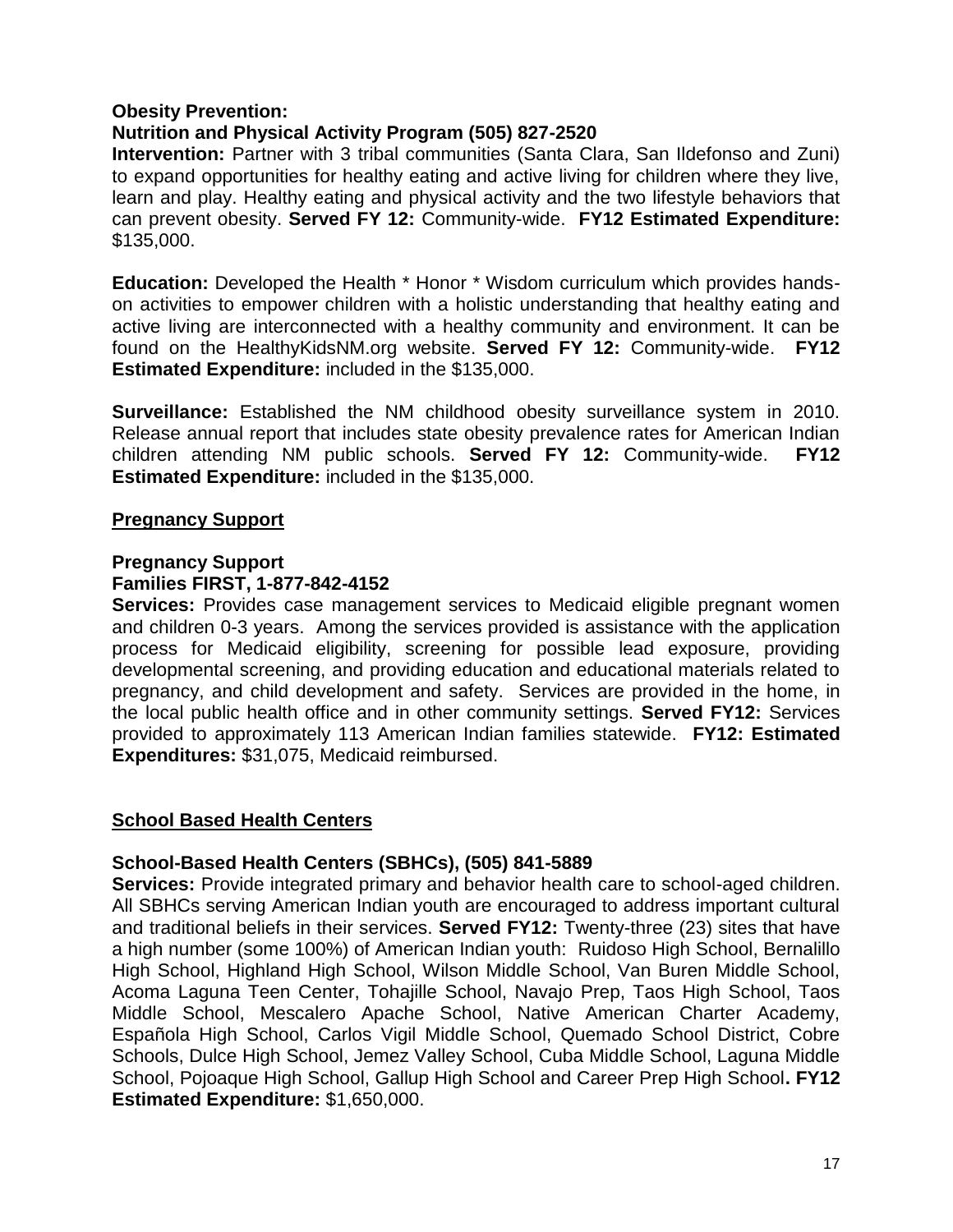#### **Screening Programs**

### **Newborn Genetic Screening Program, (505) 476-8868**

**Services:** Require that all babies born in New Mexico receive screening for certain genetic, metabolic, hemoglobin and endocrine disorders. The New Mexico Newborn Screening Program offers screening for 27 disorders. **Served FY12:** All newborns are screened for genetic conditions prior to discharge from the hospital. This includes 3,057 American Indian children born in Indian Health Service Hospitals and those born in private or public hospitals. **FY12 Estimated Expenditures:** \$272,113.

#### **Newborn Hearing Screening Program, (505) 476-8868**

**Services:** Assist families in accessing needed services when their infants require follow-up on their newborn's hearing screening. **Served FY12:** Approximately 214 American Indian children required follow-up services. **FY12 Estimated Expenditures:** \$48,730.

# **Services for Persons at Risk for or With Existing Disabilities**

# **Children's Medical Services (CMS), (505) 476-8868**

**Services:** Provide medical coverage and care coordination to American Indian children with special health care needs that meet program eligibility requirements. Also provides the following multidisciplinary pediatric specialty clinics serving the Native American population in Northwest, Central and North Central areas of New Mexico. Clinics include: Cleft Lip and Palate, Genetic, Dysmorphology, Endocrine, Neurology and Pulmonary. **Served FY12:** 220 American Indian youth and children with special health care needs statewide. **FY12 Estimated Expenditures:** \$25,000.

#### **Developmental Disabilities Waiver, (505) 476-8973**

**Services:** Serve individuals with intellectual disabilities or a related condition and a developmental disability occurring before the individual reaches the age of 22. The program provides an array of residential, habilitation, employment, therapeutic, respite and family support services. **Served FY12:** 461 American Indian clients. **FY12 Estimated Expenditures:** \$36,004,123.

#### **Family Infant Toddler (FIT) Program, (505) 476-8975**

**Services:** Serve children from birth to age three with or at-risk for developmental delays and disabilities and their families. The FIT program provides an array of early intervention services, including physical therapy, speech therapy, special instruction, social work, service coordination, etc., and services are provided primarily in the home and other community settings. **Served FY12:** 1,352 American Indian children. **FY12 Estimated Expenditures:** \$2,993,200 state and federal funds.

#### **Medically Fragile Waiver, 1-877-696-1472**

**Services:** Serve individuals, diagnosed before age 22, with a medically fragile condition and who are at risk for, or are diagnosed with, a developmental delay. This program provides nursing case management which coordinates private duty nursing, home health aides, physical, speech, and occupational therapy, psychosocial and nutritional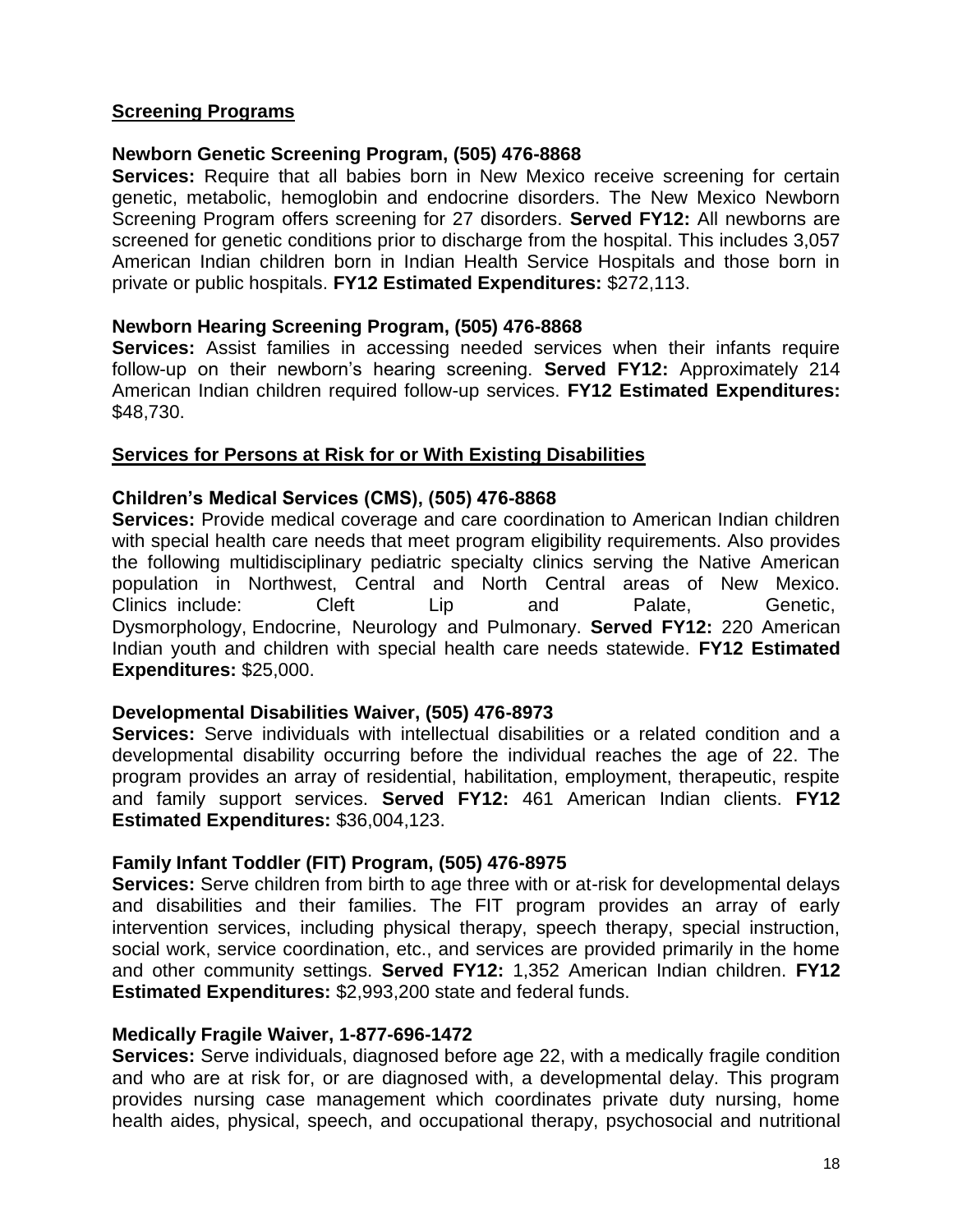counseling and respite care. **Served FY12:** 22 American Indian clients. **FY12 Estimated Expenditures:** \$176,345.

#### **Mi Via Waiver, 505-841-5511**

**Services:** Serve individuals qualified for the traditional Developmental Disability, Medically Fragile and AIDS/ARC Waivers who select Mi Via as an option to traditional waivers. Participants on the Mi Via Waiver are allowed more choice, control, flexibility and freedom in planning, budgeting and managing their own services/supports. **Served FY12:** 22 American Indian Clients. **FY12 Estimated Expenditures:** \$713,020.

# **Staff That Work With Tribes**

#### **Department of Health Tribal Liaison**

**Services:** Facilitate effective communication and relationships between the Department and tribes in order to develop policies and programs that improve the health of American Indian communities. **Served FY12:** All tribes in New Mexico. **FY12 Estimated Expenditures:** \$80,000.

# **Tribal Epidemiologist, (505) 476-1788**

**Services:** Leverage DOH epidemiology resources to analyze and disseminate health data, provide training in epidemiology and public health assessment, improve disease and injury surveillance and reporting systems, and advocate for utilization of American Indian health data and systems that can optimize the health of all American Indians in New Mexico. Four Quarterly Tribal Population Estimates meetings were held throughout the state for tribal health workers, planners, and tribal members to create their own tribal land GIS shape files to display their 2010 U.S. Census population data and housing units at the block level. Documented and responded to all 230 Native American health and social data requests. **Served FY12:** All tribes in New Mexico. **FY12 Estimated Expenditures:** \$57,000.

#### **Injury Prevention**

#### **Injury and Behavioral Health Bureau, (505) 827-6816**

**Services:** In collaboration with the Albuquerque Area Indian Health Service Office of Injury Prevention and Tribal Law Enforcement officers, two injury prevention Mini-Grant training workshops were provided to tribal injury prevention specialists at the Southwest Indian Polytechnic Institute in Albuquerque and at the Ohkay Owingeh Hotel and Casino. Quarterly Injury Prevention Advisory meetings are held regionally with several Native American Committee Members. Numerous trainings from the Child Safety health educator, Elder Falls health educator, and Domestic Violence health educator are provided to tribal communities throughout the state. **Served FY12:** All tribes in New Mexico. **FY12 Estimated Expenditure:** No dedicated funding.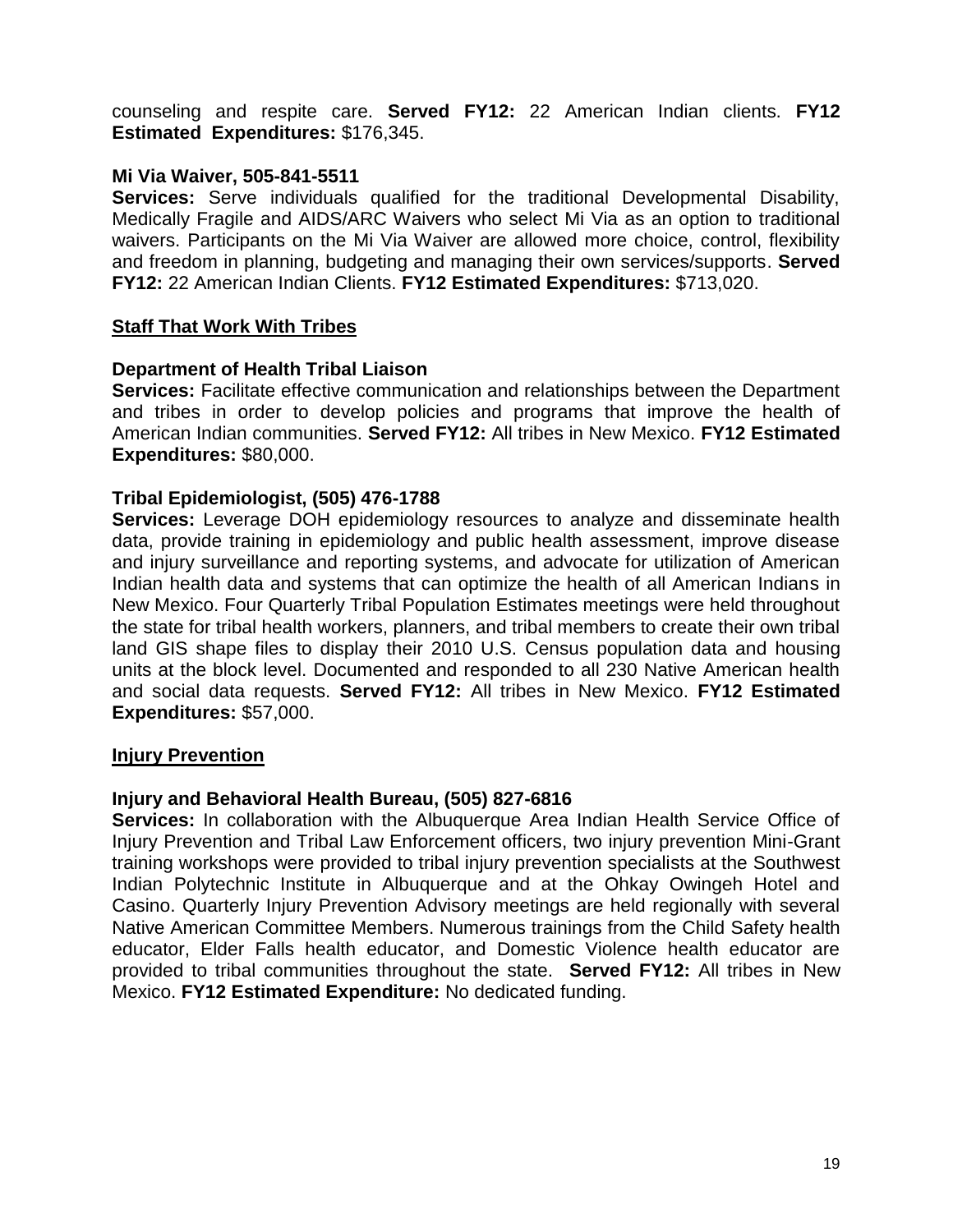**Suicide**

### **New Mexico Crisis Line, (505) 841-5877**

**Services: Provide statewide toll-free crisis line services for all New Mexico youth. Served FY12:** American Indian youth can and do access. **FY12 Estimated Expenditures:** \$110,000.

### **New Mexico Suicide Intervention Project (NMSIP), (505) 222-8678**

**Services:** Provide gatekeeper training on the signs of suicide for northern NM communities, schools and organizations, as well as support to schools and communities that have experienced a recent suicide**. Served FY12:** 575 Adults and 425 Youth**. FY12 Estimated Expenditures:** \$70,000.

#### **Suicide Prevention, (505) 222-8683**

**Services:** Fund prevention activities to address the prevalence of youth suicide disproportionally impacting Native American Youth, including:

1) Jemez Valley School District Natural Helpers Program serving 9 communities, including Seven Springs, La Cueva, Sierra Los Pinos, Jemez Springs, Ponderosa, Cañon, Jemez Pueblo, San Ysidro and Zia Pueblo.

2) New Mexico Suicide Intervention Project Natural Helpers Program implemented at the Santa Fe Indian School.

3) Pojoaque Valley School District Natural Helpers Program serving four Pueblos, Nambe, Tesuque, San Ildefonso and Santa Clara.

4) Gallup Coalition for Healthy and Resilient Youth, a program to increase culturally relevant knowledge of signs of suicide, risk and protective factors and identification of resources among youth through implementing REZ Hope youth development curriculum at Gallup High School.

5) New Mexico Suicide Prevention Coalition, which will provide Question, Persuade, Refer and Gatekeeper trainings to tribal communities statewide. 6) OSAH Behavioral Health Team post-vention and trauma-informed school trainings to tribal communities statewide. **Served FY12:** 31 communities. **FY12 Estimated Expenditure:** \$160,000.

#### **Tobacco**

# **Tobacco Use Prevention and Control Program (TUPAC), (505) 222-8618**

**Services:** Provide activities and services to communities, schools and organizations to promote healthy, tobacco-free lifestyles among all New Mexicans. Does not include tobacco uses during religious or ceremonial events. **Served FY12:** Five Sandoval Indian Pueblos, Oso Vista Ranch Project, San Juan County Partnership. **FY12 Estimated Expenditures:** \$108,750, tobacco settlement funds.

#### **Training**

# **Bilingual Navajo Medical Interpreter Training, (505) 827-2056**

**Services:** Provide medical terminology training to Navajo speakers. The training includes a review of the Navajo clan system, regional Navajo language idioms, Cultural and Linguistically Appropriate Service standards, anatomy, verbal descriptions of pain, common illnesses and diseases, role playing and death and dying for Navajos. **Served**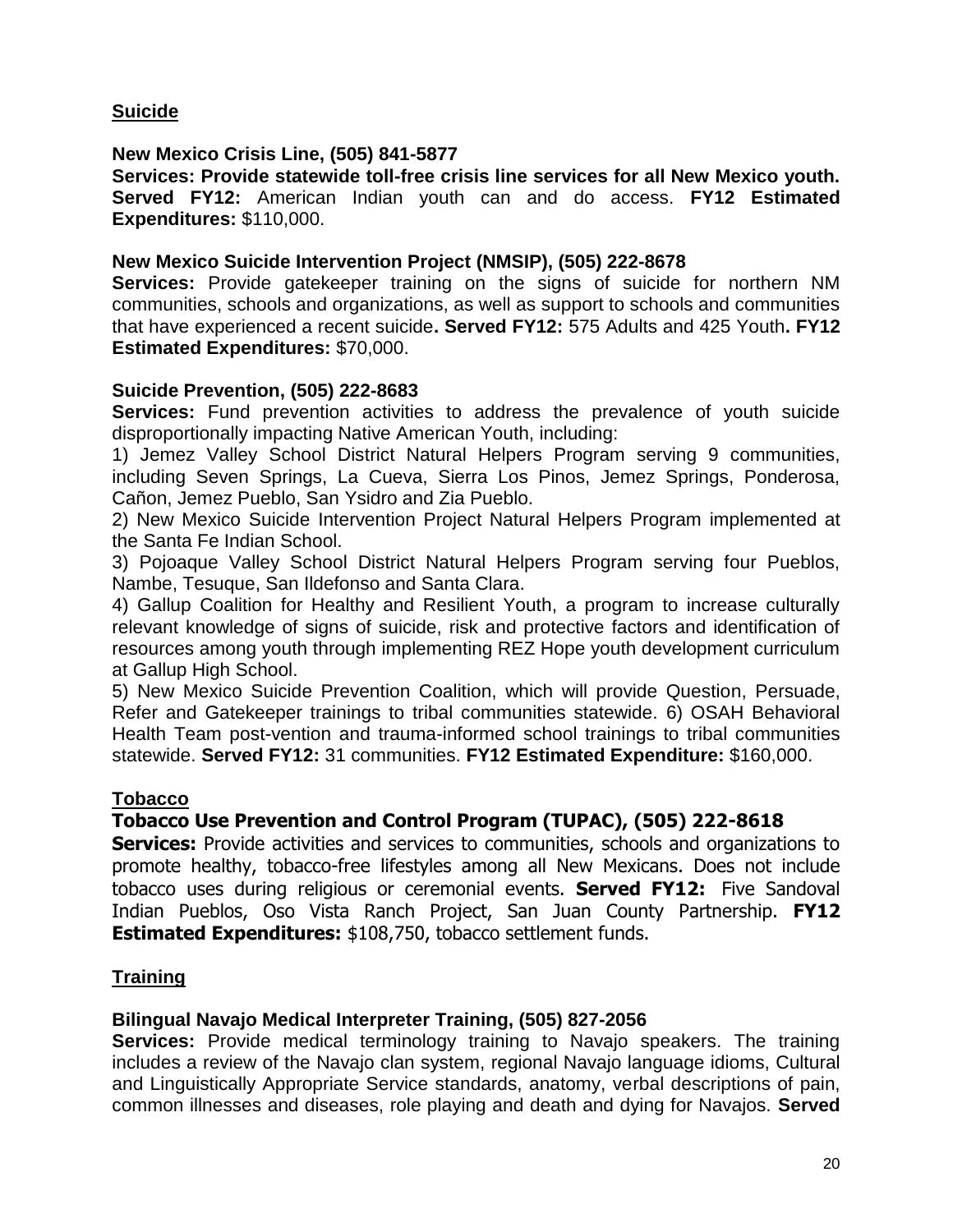**FY12:** Forty-four participants from McKinley, San Juan, Cibola and Sandoval Counties. **FY12 Estimated Expenditures:** \$8,150.

#### **Diabetes Professional Development and Provider Trainings, (505) 476-7615, 1- 888-523-2966**

**Services:** Provide free on-line trainings with continuing education units (CEUs), for diabetes educators and other providers, on the following topics:

**1) Prediabetes**

**Served FY12:** 52 American Indian health professionals. **FY12 Expenditures:** See below **2) Diabetes and Depression Served FY12:** 6 American Indian health professionals. **FY12 Expenditures: See below 3) Diabetes and Smoking Served FY12:** 1 American Indian health professional **FY12 Expenditures: See below**

#### **FY12 Expenditures for all three on-line trainings: \$5,495\***

\*Cost for the three on-line trainings is for all people trained, not just the American Indian trainees listed above. It is minimal because the trainings were already developed in previous fiscal years. The FY12 cost for all three includes course maintenance and CEU fees.

#### **Implied Consent Training and Support, (505) 383-9086**

**Services:** Provide classes to certify tribal law enforcement personnel as "operators" and "key operators" under the State Implied Consent Act. Also, provide certification for breath alcohol test devices used by tribal law enforcement of DWI/DUID programs. **Served FY12:** All tribes in New Mexico. **FY12 Estimated Expenditures:** Approximately \$150,000.

#### **New Mexico Indictor-Based Information System (NM-IBIS) Training, (505) 827- 5274**

**Services: Continue to** provide statewide training on using NM-IBIS (a Web-based structure query language database query system) at the University of New Mexico's Bureau of Business and Economic Research (BEBR) Data Users Conference in Albuquerque and for all Regional County meetings and one Tribal Quarterly Epidemiology meeting. **Served FY12:** All tribes in New Mexico. **FY12 Estimated Expenditures:** No dedicated funding.

#### **Water Testing**

#### **Environmental Testing, Bureau of Indian Affairs and Navajo Tribal Utility Authority, (505) 383-9023**

**Services:** Test drinking water for chemicals and bacteria under Federal Safe Drinking Water Act. **Served FY12:** Navajo Nation. **FY12 Estimated Expenditures:** \$75,000.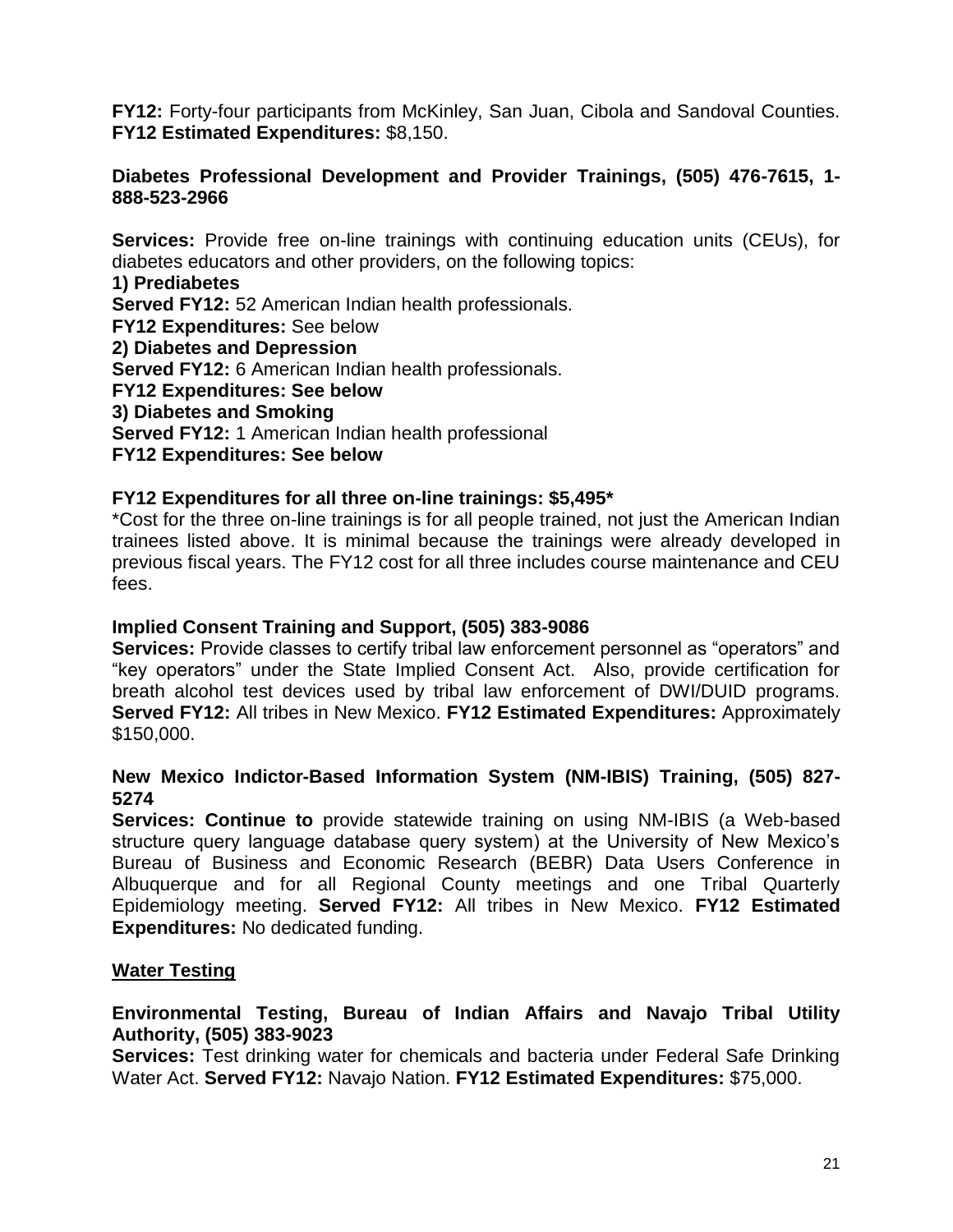## **Environmental Testing, Isleta Pueblo, (505) 383-9023**

**Services:** Test drinking water for chemicals and bacteria under Federal Safe Drinking Water Act. **Served FY12:** Isleta Pueblo. **FY12 Estimated Expenditures** \$25,000.

#### **B. Planned programs and services for American Indians/Alaska Natives:**

In a time of shrinking budgets, DOH is continually shifting resources and staff to address a variety of needs and priorities for all New Mexicans. American Indian health remains a priority and efforts will continue to support activities and help find new resources in the upcoming year.

One area of promise is resources availability to tribes and tribal organization as a result of the Affordable Health Care Act (AHCA). The Department is monitoring and tracking all health related funding and grants opportunities. DOH will be sharing AHCA grant announcements with the Indian Affairs Department, Indian Health Services, qualifying tribes, tribal organizations and off-reservation organizations as information becomes available. The Department will also be available to provide technical assistance, within resource constraints, as requested to support tribal grant applications and activities.

DOH is seeking Public Health Accreditation, a new voluntary status determined by the Public Health Accreditation Board, an independent accreditation body. Accreditation is awarded based on the department's ability to demonstrate through documentation compliance with 28 standards aligned with the 10 essential public health services provided by programs throughout the department. Although all essential services are relevant to Tribal partners, one stands out: "Engage with the community to identify and address health problems." This requirement is relevant to DOH's health improvement efforts in collaboration with its American Indian partners.

In addition, many of the programs listed above will continue in the next fiscal year. Some additional activities that are planned include:

# **SECTION V. TRAINING AND EMPLOYEE NOTIFICATION STCA Training Certification**

SB196 requires that the State Personnel Office (SPO) develop and train all state employees on STCA. DOH was an active member of the workgroup that developed the "Train the Trainer" curriculum. The curriculum was piloted on May 25, 2010. DOH's Tribal Liaison and another key staff member participated in that training. The Department sent 91 staff to the SPO training in FY12.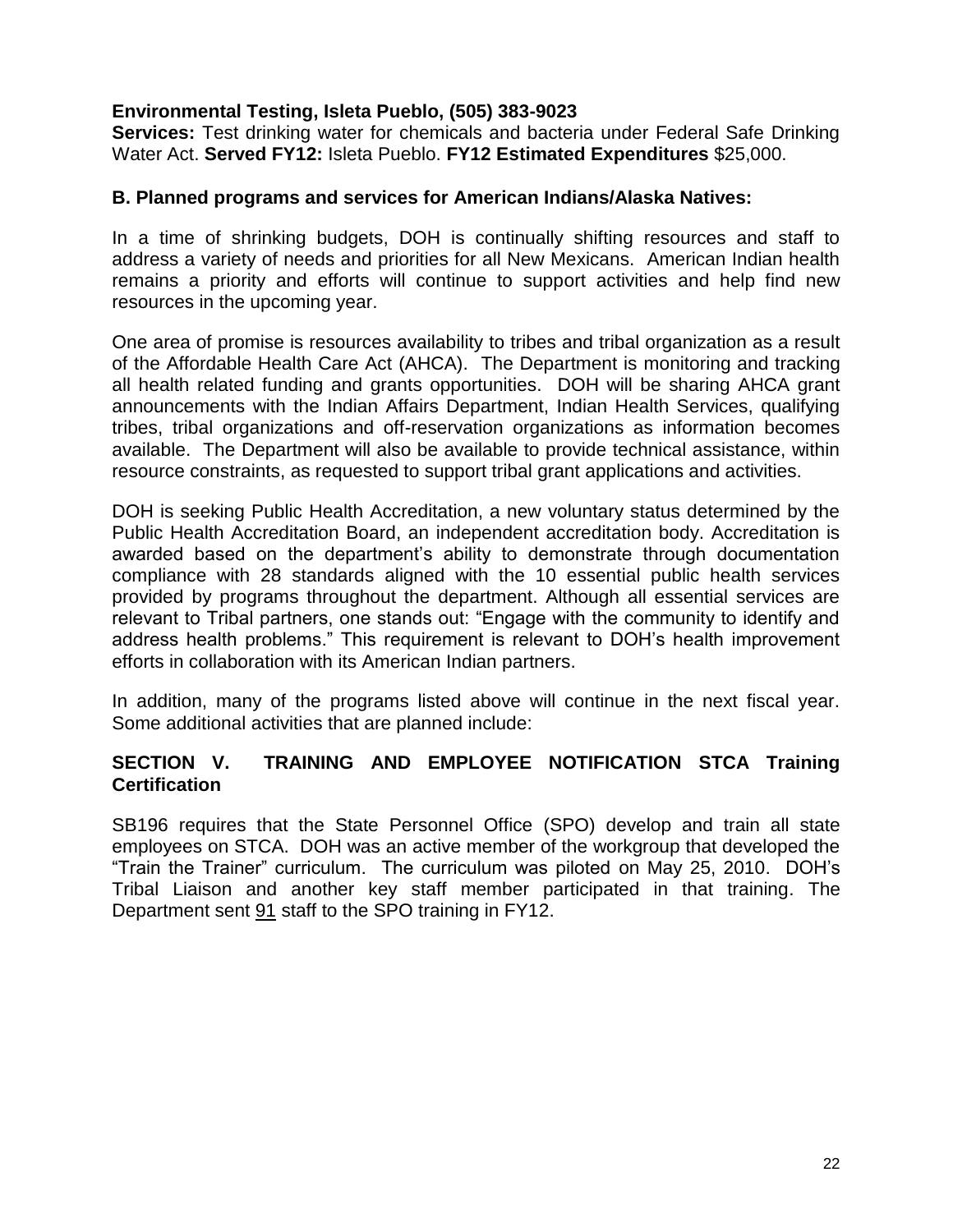# **VI. KEY NAMES AND CONTACT INFORMATION:**

Following are the names, email addresses, and phone numbers for the individuals in DOH who are responsible for supervising, developing and/or implementing programs that directly affect American Indians or Alaskan Natives.

| <b>Division</b>                                                           | <b>Name/Title</b>                                                              | <b>Email</b>                               | <b>Phone</b>     |  |
|---------------------------------------------------------------------------|--------------------------------------------------------------------------------|--------------------------------------------|------------------|--|
| Office of the<br>Secretary                                                | Catherine D.<br>Torres, Cabinet<br>Secretary                                   | Catherine.Torres@state.nm.us               | $(505)$ 827-2613 |  |
| Office of the<br>Secretary                                                | Jim W.Green,<br>Deputy<br>Secretary                                            | Jim.Green@state.nm.us                      | $(505)$ 231-0163 |  |
| Office of the<br>Secretary                                                | Brad McGrath,<br><b>Chief Deputy</b><br>Secretary                              | Brad.McGrath@state.nm.us                   | (505) 827-2613   |  |
| Division of Health<br>Disparities, Office<br>of American<br>Indian Health | Ron Reid,<br>Tribal<br>Liaison/Director                                        | Ronald.Reid1@state.nm.us                   | $(505)$ 827-2627 |  |
| Office of Policy<br>and<br>Accountability                                 | Tres Hunter<br>Schnell,<br>Director                                            | Tres.schnell@state.nm.us                   | (505) 827-0562   |  |
| <b>Public Health</b><br>Division                                          | Michael<br>Landen, MD<br>Interim Director                                      | Michael.Landen@state.nm.us                 | (505) 827-2389   |  |
| <b>Public Health</b><br>Division                                          | Maggi Gallaher,<br>MD, Chief<br><b>Medical Officer</b>                         | Maggi.gallager@state.nm.us                 | (505) 827-2389   |  |
| <b>Public Health</b><br><b>Division</b>                                   | Jane Peacock,<br><b>Deputy Director</b>                                        | Jane.Peacock@state.nm.us                   | (505) 827-2504   |  |
| <b>Public Health</b><br>Division                                          | Christina<br>Carrillo y<br>Padilla, Bureau<br>Chief, Health<br>Systems         | Christina.<br>CarrilloyPadilla@state.nm.us | (505) 222-8671   |  |
| Public Health<br>Division                                                 | Judith Gabriele,<br><b>Diabetes</b><br>Program<br>Manager                      | Judith.Gabriele@state.nm.us                | $(505)$ 476-7613 |  |
| <b>Public Health</b><br><b>Division</b>                                   | Yolanda<br>Cordova,<br>Director, Office<br>of School &<br>Adolescent<br>Health | Yolanda.Cordova@state.nm.us                | (505) 841-5889   |  |
| <b>Public Health</b><br>Division                                          | Beth Pinkerton,<br>Comprehensive<br>Cancer<br>Program<br>manager               | Beth.Pinkerton@state.nm.us                 | 505-841-5847     |  |
| <b>Public Health</b><br>Division                                          | Karen<br>Gonzales<br>Acting                                                    | Karen.Gonzales@state.nm.us                 | (505) 476-3076   |  |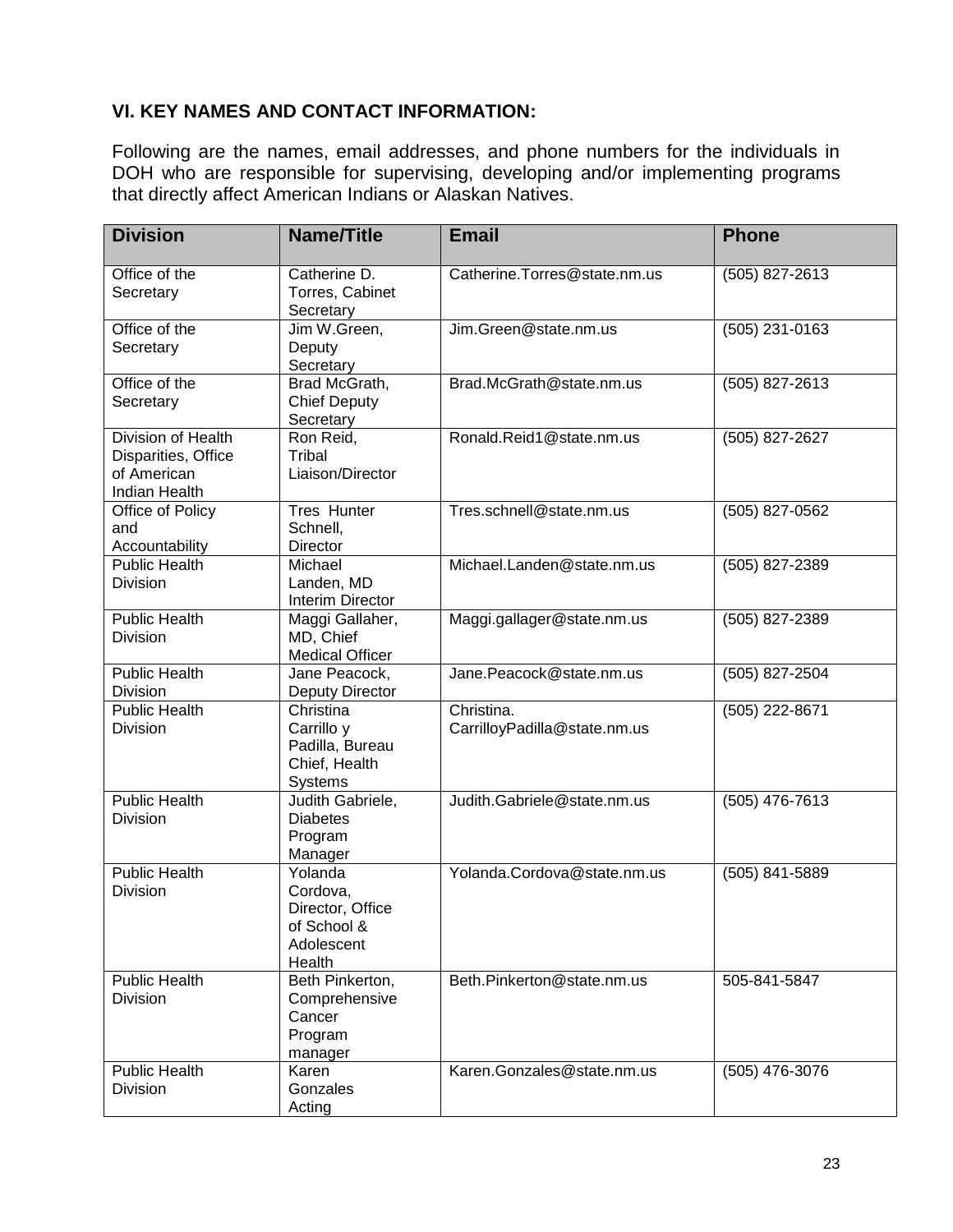| <b>Division</b>                                                   | Name/Title                                                                     | <b>Email</b>                | <b>Phone</b>   |
|-------------------------------------------------------------------|--------------------------------------------------------------------------------|-----------------------------|----------------|
|                                                                   | Hepatitis<br>Program<br>Manager                                                |                             |                |
| <b>Public Health</b><br><b>Division</b>                           | Jane Cotner,<br>Immunization<br>Program<br>Manager                             | Jane.cotner@state.nm.us     | (505)827-2463  |
| <b>Public Health</b><br><b>Division</b>                           | Gena Love,<br>Head, Cancer<br>Prevention and<br><b>Control Section</b>         | Gena.love@state.nm.us       | 505-841-5859   |
| Epidemiology and<br>Response<br>Division                          | Michael<br>Landen, MD<br><b>Acting State</b><br>Epidemiologist<br>and Director | Michael.landen@state.nm.us  | (505) 476-3575 |
| Developmental<br><b>Disabilities</b><br>Supports                  | Cathy<br>Stevenson,<br><b>Acting Division</b><br>Director                      | Cathy.stevenson@state.nm.us | (505) 827-2574 |
| Developmental<br><b>Disabilities</b><br>Supports                  | Andy Gomm,<br>FIT Program<br>Manager                                           | Andy.Gomm@state.nm.us       | (505) 476-8975 |
| Scientific<br>Laboratory<br>Division-<br>Environmental<br>Testing | Dr. Phillip<br>Adams,<br>Chemistry<br><b>Bureau Chief</b>                      | Phillip.Adams@state.nm.us   | (505) 383-9086 |
| <b>Scientific</b><br>Laboratory<br>Division - DWI                 | Dr. Rong Jen<br>Hwang,<br>Toxicology<br><b>Bureau Chief</b>                    | Rong.Hwang@state.nm.us      | (505) 383-9086 |

For a complete list of contact information, go to: [http://www.health.state.nm.us/doh](http://www.health.state.nm.us/doh-phones.htm)[phones.htm,](http://www.health.state.nm.us/doh-phones.htm) [www.nmhealth.org](http://www.nmhealth.org/)

# **SECTION VII. APPENDICES**

#### **A. Brief Description of the Department's Program Areas**

## **PROGRAM AREA 1: ADMINISTRATION**

The mission of the Administration Program is to provide leadership, policy development, information technology, administrative and legal support to the Department of Health so that the department achieves a high level of accountability and excellence in services provided to the people of New Mexico.

The Administration Program is responsible for all financial functions of the Department, including management of a \$540 million annual budget and 4,200 employees, appropriation requests, operating budgets, the annual financial audit, accounts payable,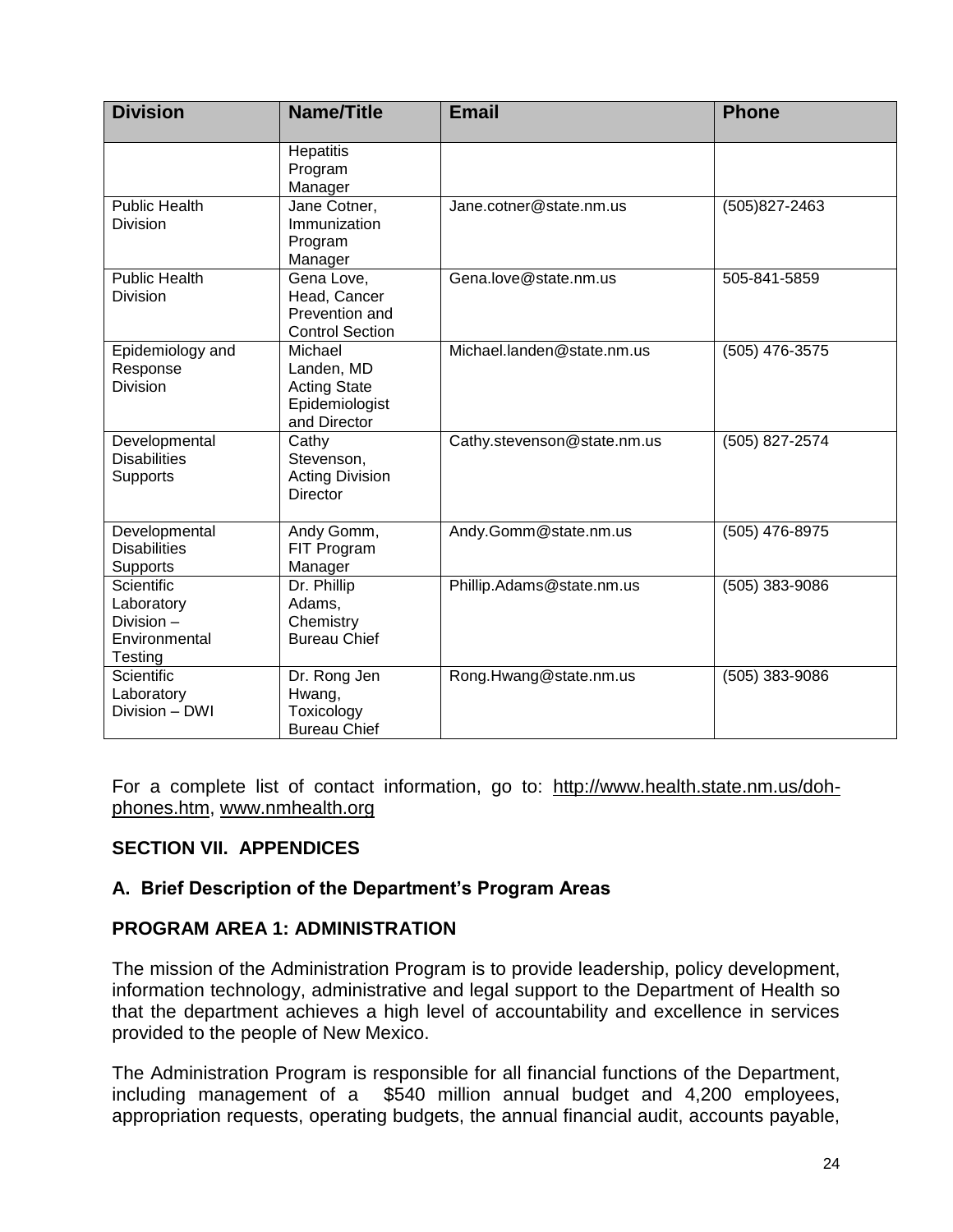revenue and accounts receivable, federal grants management, and financial accounting. It also provides human resources support services and assures compliance with the Personnel Act and State Personnel Board rules, training, key internal audits; information systems management for the Department, and legal advice and representation to assure compliance with state and federal laws.

# **PROGRAM AREA 2: PUBLIC HEALTH**

The mission of the Public Health Division is to work with individuals, families and communities in New Mexico to improve health. The Division provides public health leadership by assessing health status of the population, developing health policy, sharing expertise with the community, assuring access to coordinated systems of care and delivering services to promote health and prevent disease, injury, disability and premature death.

The Public Health Division works to assure the conditions in which communities and people in New Mexico can be healthy. Performance measures and indicators in the Department's Strategic Plan and required by major federal programs are used continuously to monitor the status of specific activities, identify areas for improvement and serve as a basis for budget preparation and evaluation.

# **PROGRAM AREA 3: EPIDEMIOLOGY AND RESPONSE**

The mission of Epidemiology and Response is to monitor health, provide health information, prevent disease and injury, promote health and healthy behaviors, respond to public health events, prepare for health emergencies and provide emergency medical and vital registration services to New Mexicans.

# **PROGRAM AREA 4: LABORATORY SERVICES**

The mission of the Scientific Laboratory Division (SLD) is to provide analytical laboratory services and scientific advisement services for tax-supported agencies, groups, or entities administering health and environmental programs for New Mexicans.

#### **PROGRAM AREA 6: FACILITIES MANAGEMENT**

The Office of Facilities Management mission is to provide oversight of Department of Health facilities which provide mental health, substance abuse, nursing home care, and rehabilitation programs in facility and community-based settings to New Mexico resident who need safety net services.

#### **PROGRAM AREA 7: DEVELOPMENTAL DISABILITIES SUPPORT SERVICES**

The mission of the Developmental Disabilities Supports Division is to effectively administer a system of person-centered community supports and services that promotes positive outcomes for all stakeholders with a primary focus on assisting individuals with developmental disabilities and their families to exercise their right to make choices, grow and contribute to their community.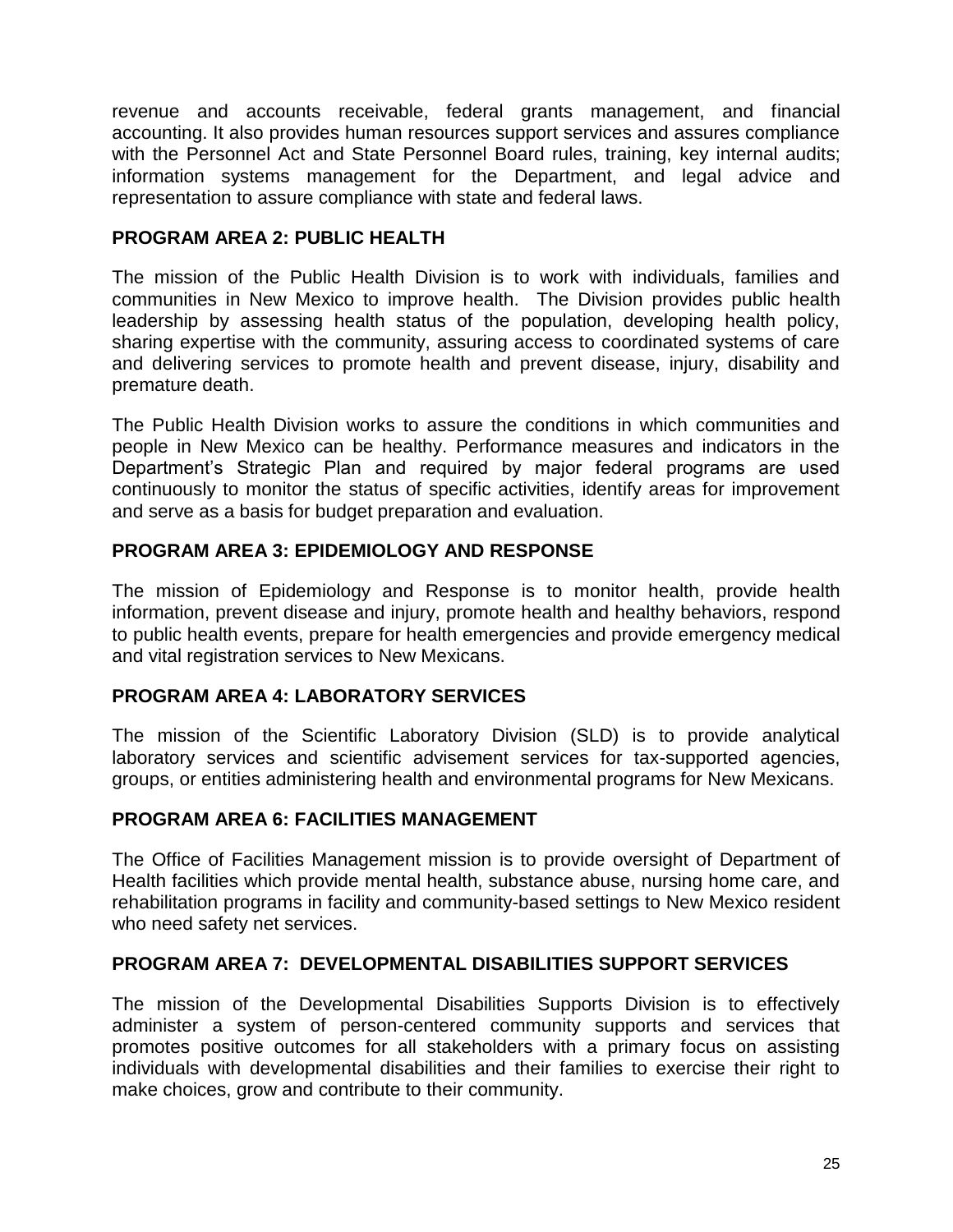# **PROGRAM AREA 8: HEALTH CERTIFICATION, LICENSING AND OVERSIGHT**

The mission of the Division of Health Improvement is to conduct health facility licensing and certification surveys, community-based oversight and contract compliance surveys and a statewide incident management system so that people in New Mexico have access to quality health care and that vulnerable population are safe from abuse, neglect and exploitation.

#### **B. Any agency-specific and applicable/relevant state or federal statutes or mandates related to providing services to American Indians/Alaska Natives (AI/AN)**

The State Maternal and Child Health Plan Act created community health councils within county governments. In 2007, this act was amended to allow allocation of funds for both county and tribal governments to create health councils to address their health needs within their communities.

| <b>Tribe</b>                   | <b>Agency</b> | <b>Broad</b><br><b>Activity</b>                                            | <b>Agreement</b><br><b>Name</b> | <b>Current</b><br><b>Status</b>                             | Contact(s)              | Phone#         |
|--------------------------------|---------------|----------------------------------------------------------------------------|---------------------------------|-------------------------------------------------------------|-------------------------|----------------|
| Nation of<br>Oklahoma          | <b>DOH</b>    | <b>EBT WIC</b><br>Support                                                  | NMDOH-<br><b>CNO MOA</b>        | In effect                                                   | <b>Brenda</b><br>Carter | (918) 453-5291 |
| Pueblo of<br>Isleta            | <b>DOH</b>    | <b>EBT WIC</b><br>Support                                                  | NMDOH-POI<br><b>MOA</b>         | In effect                                                   | Mary<br>Dominguez       | (505) 924-3181 |
| Pueblo of<br>Laguna            | <b>DOH</b>    | Family Infant<br>Toddler<br>Program                                        | Provider<br>Agreement           | In effect                                                   | Andy Gomm               | (505) 476-8975 |
| Mescalero<br>Apache            | <b>DOH</b>    | Family Infant<br>Toddler<br>Program                                        | Provider<br>Agreement           | In effect                                                   | Andy Gomm               | (505) 476-8975 |
| Navajo<br><b>Nation</b>        | <b>DOH</b>    | Family Infant<br>Toddler<br>Program                                        | <b>MOA</b>                      | -In<br>Process<br>- Should<br>be in<br>effect as<br>of 9/09 | Andy Gomm               | (505) 476-8975 |
| Navajo<br><b>Nation</b>        | <b>DOH</b>    | Tuberculosis<br>direct-<br>observed<br>therapy                             | <b>MOA</b>                      | In effect                                                   | Diana<br>Fortune        | (505) 827-2473 |
| Navajo<br><b>Nation</b>        | <b>DOH</b>    | <b>STD</b><br>Investigation<br>and control                                 | Operational<br>partnership      |                                                             | Dan Burke               | (505) 476-1778 |
| Mescalero<br>Apache<br>Schools | <b>DOH</b>    | Primary &<br>behavioral<br>health care in<br>school-based<br>health center | <b>MOA</b>                      | In effect                                                   | Jim Farmer              | (505) 222-8682 |

#### **C. List of DOH Agreements, MOUs/MOAs with tribes that are currently in effect**.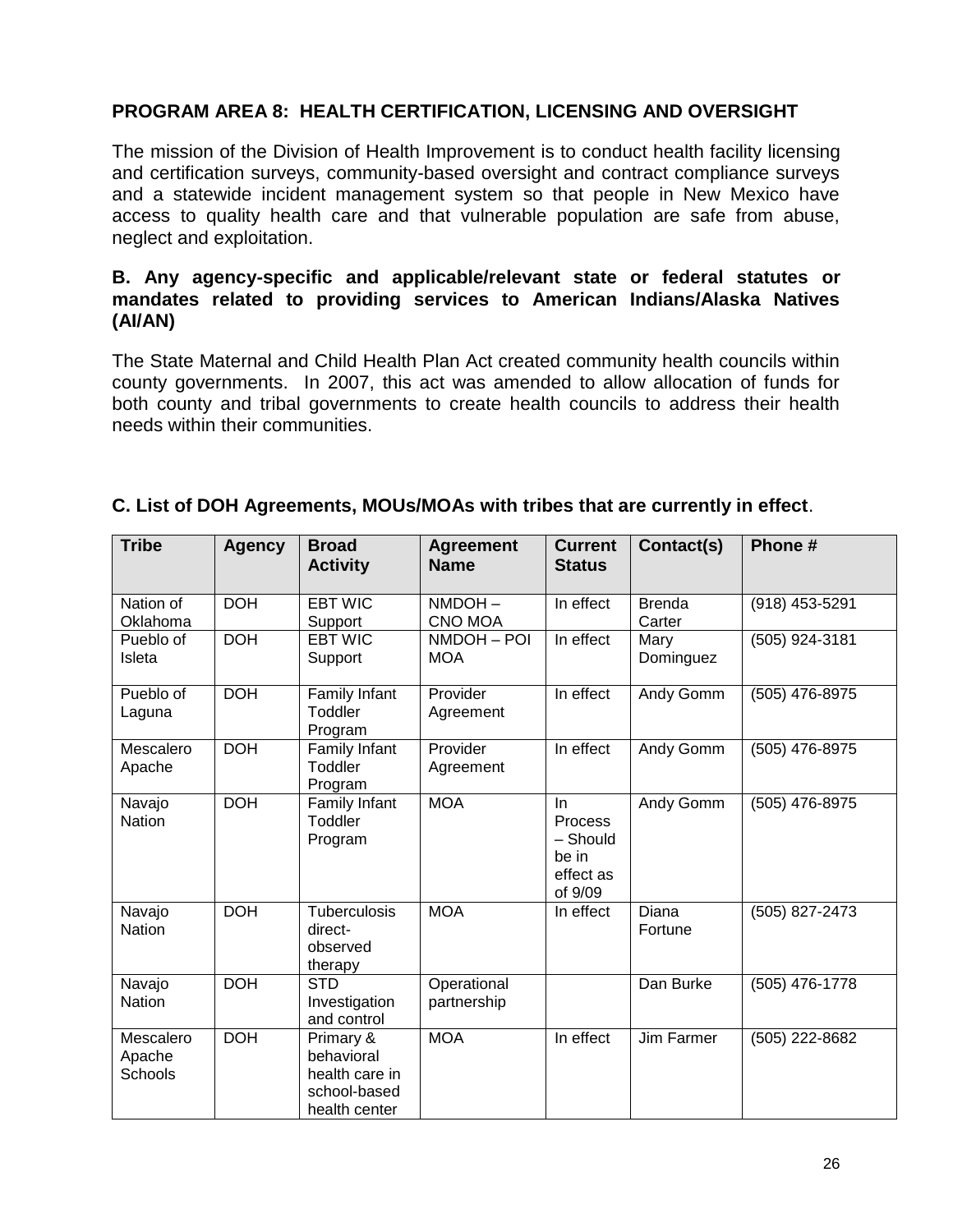| <b>Tribe</b>                                 | <b>Agency</b> | <b>Broad</b><br><b>Activity</b>                                                                  | <b>Agreement</b><br><b>Name</b> | <b>Current</b><br><b>Status</b> | Contact(s)                                    | Phone #        |
|----------------------------------------------|---------------|--------------------------------------------------------------------------------------------------|---------------------------------|---------------------------------|-----------------------------------------------|----------------|
| Navajo<br>Preparatory<br>School              | <b>DOH</b>    | Primary &<br>behavioral<br>health care in<br>school-based<br>health center                       | <b>MOA</b>                      | In effect                       | Jim Farmer                                    | (505) 222-8682 |
| Pueblo of<br>San Felipe                      | <b>DOH</b>    | Primary &<br>behavioral<br>health care in<br>school-based<br>health center                       | <b>MOA</b>                      | In effect                       | Jim Farmer                                    | (505) 222-8682 |
| Pueblo of<br>Laguna<br>Dept. of<br>Education | <b>DOH</b>    | Teen<br>Pregnancy<br>Education                                                                   | <b>MOA</b>                      | In effect                       | Valerie<br>Fisher<br>Shannon<br><b>Barnes</b> | (505) 476-8876 |
| Pueblo<br>Isleta                             | <b>DOH</b>    | <b>WIC</b> services                                                                              | <b>MOU</b>                      | In Effect                       | Deanna<br><b>Torres</b>                       | (505) 476-8814 |
| Mescalero<br>Apache<br>Tribe                 | <b>DOH</b>    | <b>WIC</b> services                                                                              | <b>MOA</b>                      | In effect                       | <b>Barbara</b><br>Garza                       | (505) 528-5135 |
| Pueblo of<br>Laguna                          | <b>DOH</b>    | Cancer<br>prevention and<br>survivorship                                                         | <b>MOA</b>                      | In effect                       | <b>Beth</b><br>Pinkerton                      | (505) 841-5847 |
| Navajo Area<br>Indian<br>Health<br>Service   | <b>DOH</b>    | Receipt,<br>Storage and<br>Staging site for<br>the Strategic<br>National<br>Stockpile<br>program | <b>MOA</b>                      | In Effect                       | <b>Eric Category</b>                          | (505) 476-8217 |
| <b>IHS ABQ</b><br>Area                       | <b>DOH</b>    | <b>Breast and</b><br>Cervical<br>Cancer<br>Screening and<br><b>DX</b>                            | <b>PA</b>                       | In Effect                       | Gena Love                                     | 505-841-5859   |
| <b>IHS Navajo</b><br>Area                    | <b>DOH</b>    | <b>Breast and</b><br>Cervical<br>Cancer<br>Screening and<br>DX                                   | PA                              | In Effect                       | Gena Love                                     | 505-841-5859   |
| Alamo<br>Navajo<br>School<br><b>Board</b>    | <b>DOH</b>    | <b>Breast</b> and<br>Cervical<br>Cancer<br>Screening and<br>DX                                   | PA                              | In Effect                       | Gena Love                                     | 505-841-5859   |
| Jemez<br>Pueblo                              | <b>DOH</b>    | <b>Breast and</b><br>Cervical<br>Cancer<br>Screening and<br><b>DX</b>                            | PA                              | In Effect                       | Gena Love                                     | 505-841-5859   |
| Pueblo of<br>Sandia<br>Health<br>Center      | <b>DOH</b>    | <b>Breast</b><br>and<br>Cervical<br>Cancer<br>Screening and                                      | PA                              | In Effect                       | Gena Love                                     | 505-841-5859   |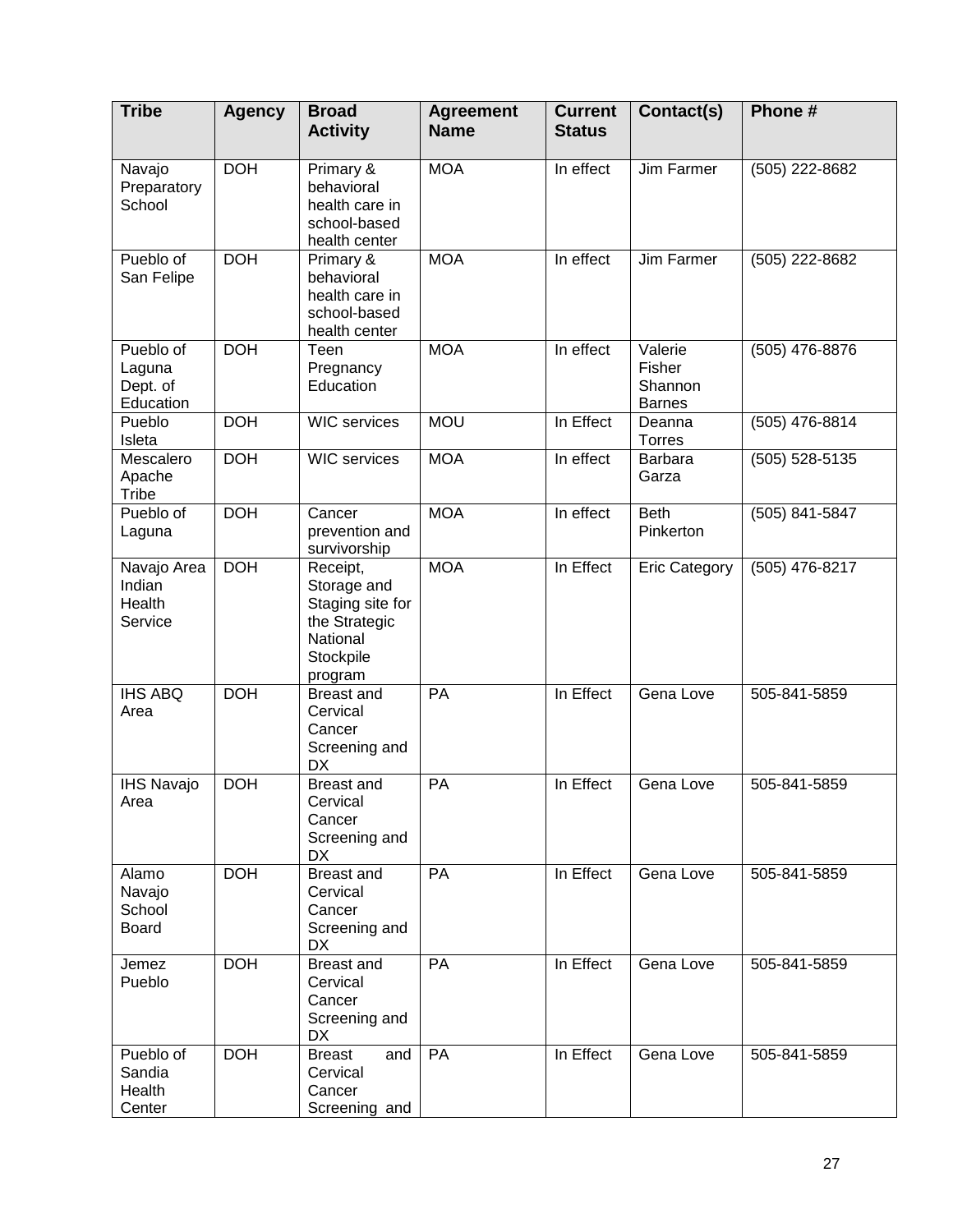| <b>Tribe</b>                                                          | <b>Agency</b> | <b>Broad</b><br><b>Activity</b>                                       | <b>Agreement</b><br><b>Name</b> | <b>Current</b><br><b>Status</b> | Contact(s)  | Phone #        |
|-----------------------------------------------------------------------|---------------|-----------------------------------------------------------------------|---------------------------------|---------------------------------|-------------|----------------|
|                                                                       |               | <b>DX</b>                                                             |                                 |                                 |             |                |
| Ramah<br>Navajo<br>School<br><b>Board</b>                             | <b>DOH</b>    | <b>Breast and</b><br>Cervical<br>Cancer<br>Screening and<br><b>DX</b> | PA                              | In Effect                       | Gena Love   | 505-841-5859   |
| Mescalero<br>Apache<br>Indian<br>Health<br><b>Services</b>            | <b>DOH</b>    | Influenza<br>Surveillance                                             | PA                              | In Effect                       | Katie Avery | (505) 827-0083 |
| <b>Dulce</b><br>Jicarilla<br>Indian<br>Health<br><b>Services</b>      | <b>DOH</b>    | Influenza<br>Surveillance                                             | PA                              | In Effect                       | Katie Avery | (505) 827-0083 |
| Taos-<br>Picuris<br>Indian<br>Health<br><b>Services</b>               | <b>DOH</b>    | Influenza<br>Surveillance                                             | PA                              | In Effect                       | Katie Avery | (505) 827-0083 |
| Acoma-<br>Canoncito-<br>Laguna<br>Indian<br>Health<br><b>Services</b> | <b>DOH</b>    | Influenza<br>Surveillance                                             | PA                              | In Effect                       | Katie Avery | (505) 827-0083 |

# **D. DOH's Tribal Collaboration and Communication Policy**

#### **New Mexico Department of Health**

#### **State-Tribal Consultation, Collaboration and Communication Policy**

#### **Section I. Background**

- A. In 2003, the Governor of the State of New Mexico and 21 out of 22 Indian Tribes of New Mexico adopted the *2003 Statement of Policy and Process* (Statement), to "establish and promote a relationship of cooperation, coordination, open communication and good will, and [to] work in good faith to amicably and fairly resolve issues and differences." The Statement directs State agencies to interact with the Tribal governments and provides that such interaction "shall be based on a government-to-government relationship" aimed at furthering the purposes of meaningful governmentto-government consultation.
- B. In 2005, Governor Bill Richardson issued Executive Order 2005-004 mandating that the Executive State agencies adopt pilot tribal consultation plans with the input of the 22 New Mexico Tribes.
- C. The New Mexico Health and Human Services Tribal Consultation meeting was held on November 17- 18, 2005 to carry out Governor Richardson's Executive Order 2005-004 calling for a statewide adoption of pilot tribal consultation plans to be implemented with the 22 Tribes within the State of New Mexico. This meeting was a joint endeavor of the five executive state agencies comprised of the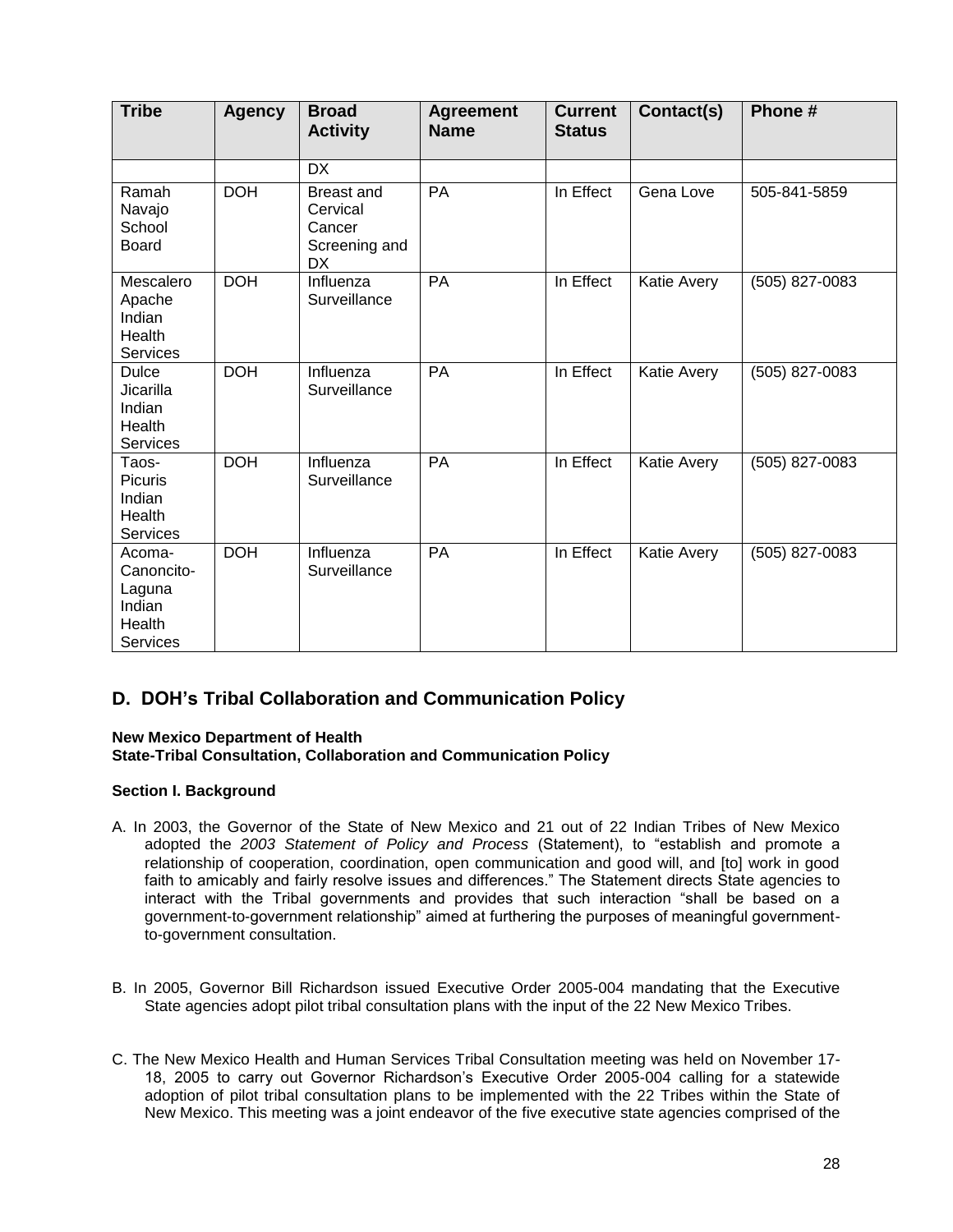Aging and Long-Term Services Department, the Children, Youth and Families Department, the Department of Health, the Human Services Department and the Indian Affairs Department. A State-Tribal Work Plan was developed and sent out to the Tribes on June 7, 2006 for review pursuant to the Tribal Consultation meeting.

- D. On March 19, 2009, Governor Bill Richardson signed SB 196, the State Tribal Collaboration Act (hereinafter "STCA") into law. The STCA reflects a statutory commitment of the state to work with Tribes on a government-to-government basis. The STCA establishes in state statute the intergovernmental relationship through several interdependent components and provides a consistent approach through which the State and Tribes can work to better collaborate and communicate on issues of mutual concern.
- E. In Fall 2009, the Healthy New Mexico Group, comprised of the Aging and Long Term Services Department, the Children, Youth and Families Department, the Department of Health, the Department of Veterans' Services, the Human Services Department, the Indian Affairs Department, and the Office of African American Affairs, met with representatives from the Tribes to develop an overarching Policy that, pursuant to the STCA:
	- 1. Promotes effective collaboration and communication between the Agency and Tribes;
	- 2. Promotes positive government-to-government relations between the State and Tribes;
	- 3. Promotes cultural competence in providing effective services to American Indians/Alaska Natives; and
	- 4. Establishes a method for notifying employees of the Agency of the provisions of the STCA and the Policy that the Agency adopts.
- F. The Policy meets the intent of the STCA and defines the Agency's commitment to collaborate and communicate with Tribes.

#### **Section II. Purpose**

Through this Policy, the Agency will seek to improve and/or maintain partnerships with Tribes. The purpose of the Policy is to use or build-upon previously agreed-upon processes when the Agency initiates programmatic actions that have tribal implications.

#### **Section III. Principles**

- A. Recognize and Respect Sovereignty The State and Tribes are sovereign governments. The recognition and respect of sovereignty is the basis for government-to-government relations and this Policy. Sovereignty must be respected and recognized in government-to-government consultation, communication and collaboration between the Agency and Tribes. The Agency recognizes and acknowledges the trust responsibility of the Federal Government to federally-recognized Tribes.
- B. Government-to-Government Relations The Agency recognizes the importance of collaboration, communication and cooperation with Tribes. The Agency further recognizes that Agency programmatic actions may have tribal implications or otherwise affect American Indians/Alaska Natives. Accordingly, the Agency recognizes the value of dialogue between Tribes and the Agency with specific regard to those programmatic actions.
- C. Efficiently Addressing Tribal Issues and Concerns The Agency recognizes the value of Tribes' input regarding Agency programmatic actions. Thus, it is important that Tribes' interests are reviewed and considered by the Agency in its programmatic action development process.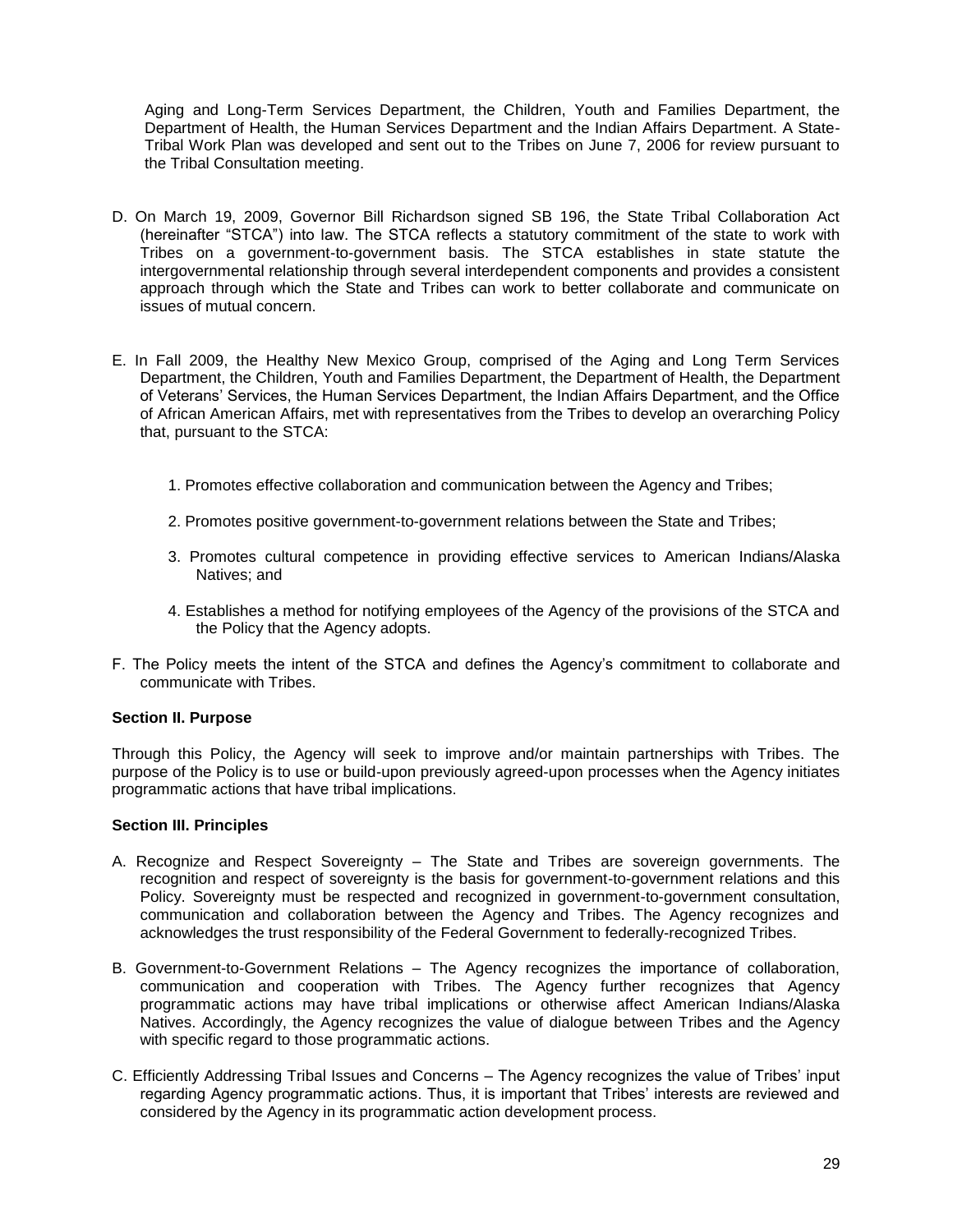- D. Collaboration and Mutual Resolution The Agency recognizes that good faith, mutual respect, and trust are fundamental to meaningful collaboration and communication policies. As they arise, the Agency shall strive to address and mutually resolve concerns with impacted Tribes.
- E. Communication and Positive Relations The Agency shall strive to promote positive government-togovernment relations with Tribes by: (1) interacting with Tribes in a spirit of mutual respect; (2) seeking to understand the varying Tribes' perspectives; (3) engaging in communication, understanding and appropriate dispute resolution with Tribes; and (4) working through the government-to-government process to attempt to achieve a mutually-satisfactory outcome.
- F. Informal Communication The Agency recognizes that formal consultation may not be required in all situations or interactions. The Agency may seek to communicate with and/or respond to Tribes outside the consultation process. These communications do not negate the authority of the Agency and Tribes to pursue formal consultation.
- G. Health Care Delivery and Access Providing access to health care is an essential public health responsibility and is crucial for improving the health status of all New Mexicans, including American Indians/Alaska Natives in rural and urban areas. American Indians/Alaska Natives often lack access to programs dedicated to their specific health needs. This is due to several factors prevalent among American Indians/Alaska Natives, including but not limited to, lack of resources, geographic isolation, and health disparities. The Agency's objective is to work collaboratively with Tribes to ensure adequate and quality health service delivery in all tribal communities, as well as with individual American Indians/Alaska Natives in urban areas or otherwise outside tribal communities.
- H. Distinctive Needs of American Indians/Alaska Natives Compared with other Americans, American Indians/Alaska Natives experience an overall lower health status and rank at, or near, the bottom of other social, educational and economic indicators. American Indians/Alaska Natives have a life expectancy that is four years less than the overall U.S. population and they have higher mortality rates involving diabetes, alcoholism, cervical cancer, suicide, heart disease, and tuberculosis. They also experience higher rates of behavioral health issues, including substance abuse. The Agency will strive to ensure with Tribes the accountability of resources, including a fair and equitable allocation of resources to address these health disparities. The Agency recognizes that a community-based and culturally appropriate approach to health and human services is essential to maintain and preserve American Indian/Alaska Native cultures.
- I. Establishing Partnerships In order to maximize the use of limited resources, and in areas of mutual interests and/or concerns, the Agency seeks partnerships with Tribes and other interested entities, including academic institutions and Indian organizations. The Agency encourages Tribes to aid in advocating for state and federal funding for tribal programs and services to benefit all of the State's American Indians/Alaska Natives.
- J. Intergovernmental Coordination and Collaboration-
	- 1. Interacting with federal agencies. The Agency recognizes that the State and Tribes may have issues of mutual concern where it would be beneficial to coordinate with and involve federal agencies that provide services and funding to the Agency and Tribes.
	- 2. Administration of similar programs. The Agency recognizes that under Federal tribal selfgovernance and self-determination laws, Tribes are authorized to administer their own programs and services which were previously administered by the Agency. Although the Agency's or Tribe's program may have its own federally approved plan and mandates, the Agency shall strive to work in cooperation and have open communication with Tribes through a two-way dialogue concerning these program areas.

K. Cultural and Linguistic Competency – The Agency shall strive for its programmatic actions to be culturally relevant and developed and implemented with cultural and linguistic competence.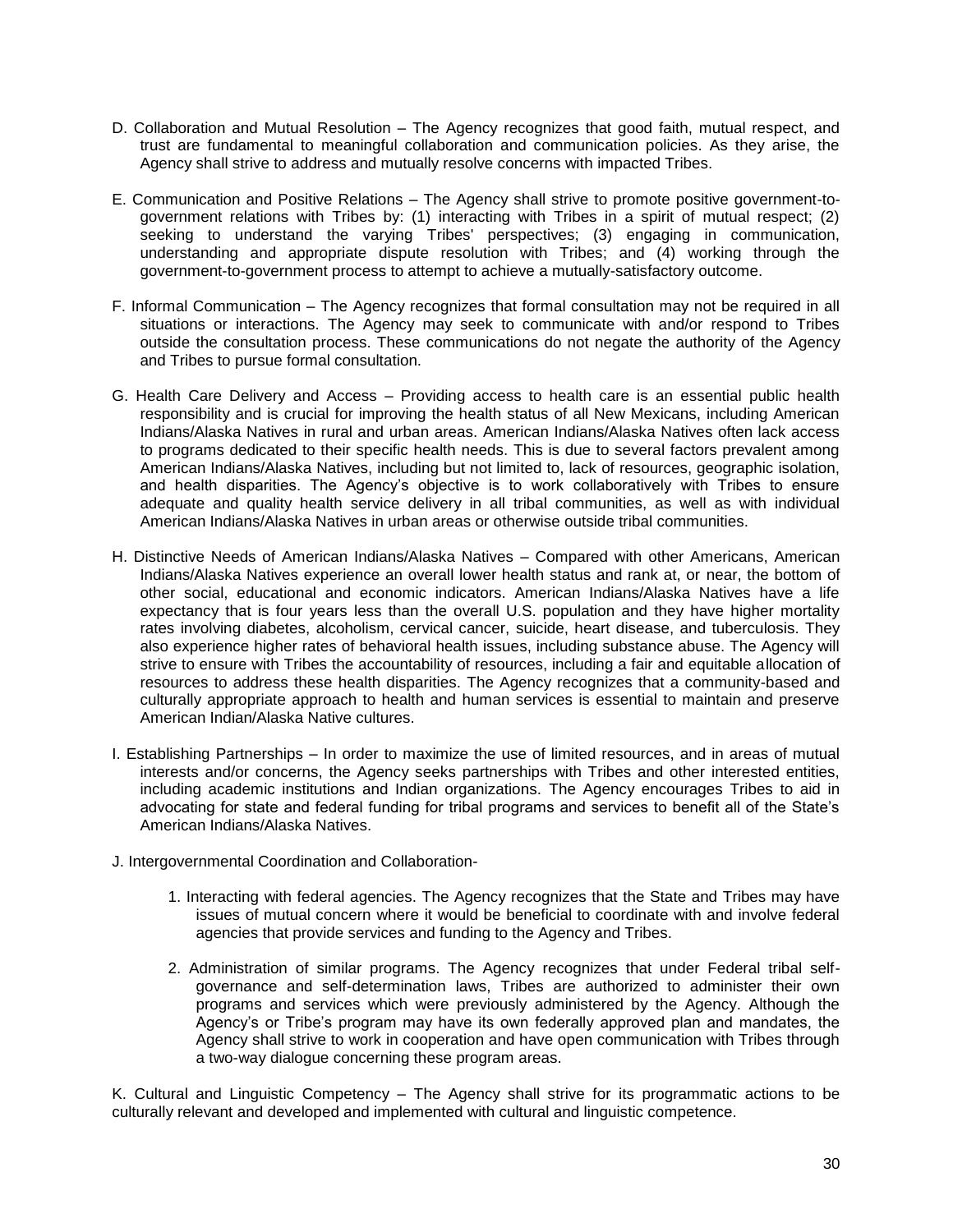#### **Section IV. Definitions**

A. The following definitions shall apply to this Policy:

- 1. American Indian/Alaska Native Pursuant the STCA, this means:
	- a) Individuals who are members of any federally recognized Indian tribe, nation or pueblo;
	- b) Individuals who would meet the definition of "Indian" pursuant to 18 USC 1153; or
	- c) Individuals who have been deemed eligible for services and programs provided to American Indians and Alaska Natives by the United States public health service, the bureau of Indian affairs or other federal programs.
- 2. Collaboration Collaboration is a recursive process in which two or more parties work together to achieve a common set of goals. Collaboration may occur between the Agency and Tribes, their respective agencies or departments, and may involve Indian organizations, if needed. Collaboration is the timely communication and joint effort that lays the groundwork for mutually beneficial relations, including identifying issues and problems, generating improvements and solutions, and providing follow-up as needed.
- 3. Communication Verbal, electronic or written exchange of information between the Agency and Tribes.
- 4. Consensus Consensus is reached when a decision or outcome is mutually-satisfactory to the Agency and the Tribes affected and adequately addresses the concerns of those affected. Within this process it is understood that consensus, while a goal, may not always be achieved.
- 5. Consultation Consultation operates as an enhanced form of communication that emphasizes trust and respect. It is a decision making method for reaching agreement through a participatory process that: (a) involves the Agency and Tribes through their official representatives; (b) actively solicits input and participation by the Agency and Tribes; and (c) encourages cooperation in reaching agreement on the best possible decision for those affected. It is a shared responsibility that allows an open, timely and free exchange of information and opinion among parties that, in turn, may lead to mutual understanding and comprehension. Consultation with Tribes is uniquely a government-to-government process with two main goals: (a) to reach consensus in decision-making; and (b) whether or not consensus is reached, to have considered each other's perspectives and honored each other's sovereignty.
- 6. Cultural Competence Refers to an ability to interact effectively with people of different cultures. Cultural competence comprises four components: (a) awareness of one's own cultural worldview, (b) appreciation of cultural differences, (c) knowledge of different cultural practices and worldviews, and (d) honing cross-cultural skills. Developing cultural competence improves one's ability to understand, communicate with, provide services and resources to, and effectively interact with people across cultures.
- 7. Culturally Relevant Describes a condition where programs or services are provided according to the clients' cultural backgrounds.
- 8. Government-to-Government Describes the intergovernmental relationship between the State, Tribes and the Federal government as sovereigns.
- 9. Indian Organizations –Organizations, predominantly operated by American Indians/Alaska Natives, that represent or provide services to American Indians and/or Alaska Natives living on and/or off tribal lands and/or in urban areas.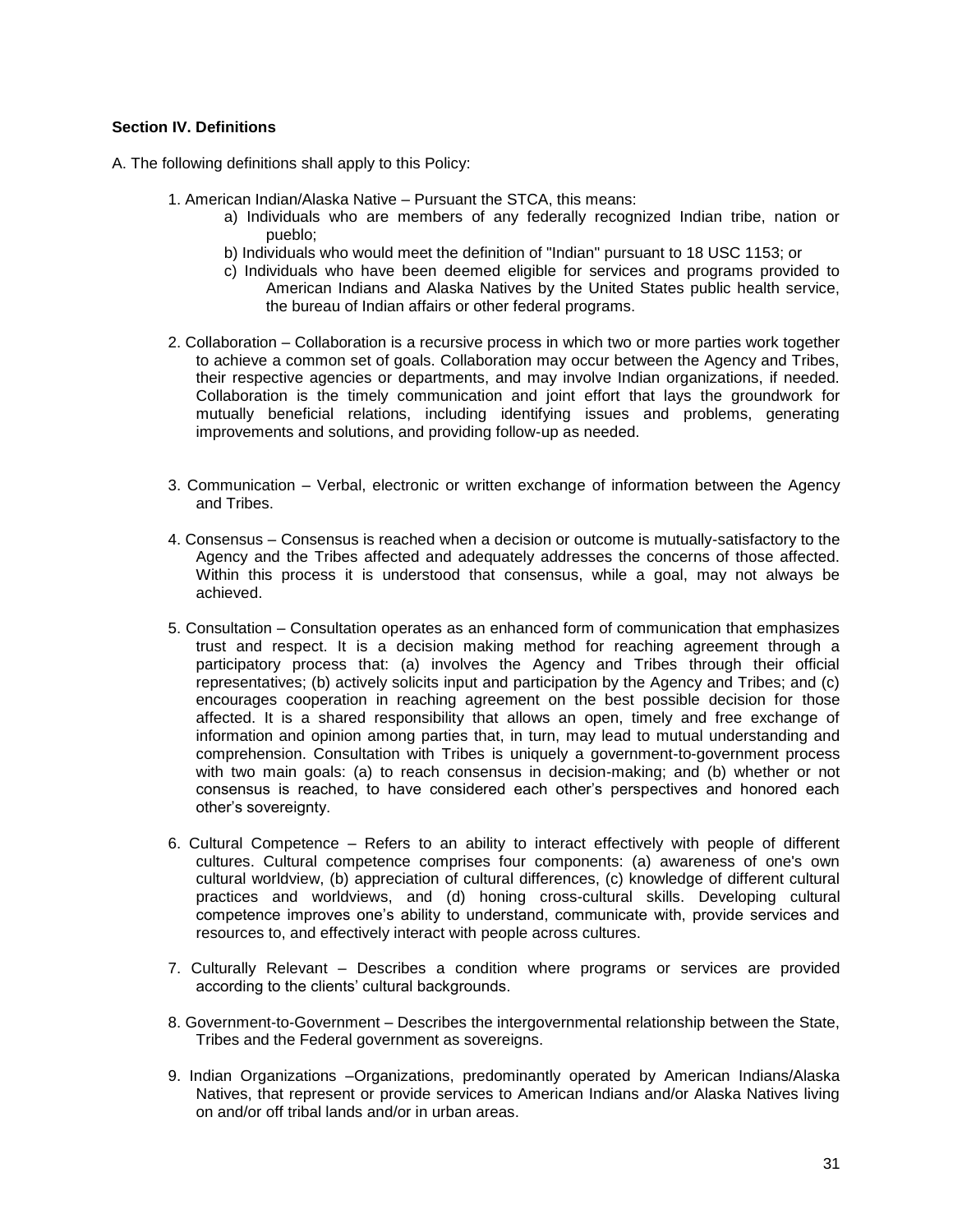- 10. Internal Agency Operation Exemption Refers to certain internal agency operations and processes not subject to this Policy. The Agency has the authority and discretion to determine what internal operations and processes are exempt from this Policy.
- 11. Internal Tribal Government Operations Exemption Refers to certain internal tribal government operations not subject to this Policy. Each Tribe has the authority and discretion to determine what internal operations and processes are exempt from this Policy.
- 12. Linguistic Competence Refers to one's capacity to communicate effectively and convey information in a manner that is understood by culturally diverse audiences.
- 13. Participation Describes an ongoing activity that allows interested parties to engage one another through negotiation, compromise and problem solving to reach a desired outcome.
- 14. Programmatic Action Actions related to the development, implementation, maintenance or modification of policies, rules, programs, services, legislation or regulations by the Agency, other than exempt internal agency operations, that are within the scope of this Policy.
- 15. Tribal Advisory Body A duly appointed group of individuals established and organized to provide advice and recommendations on matters relative to Agency programmatic action.
- 16. Tribal Implications Refers to when a programmatic action by the Agency will have substantial direct effect(s) on American Indians/Alaska Natives, one or more Tribes, or on the relationship between the State and Tribes.
- 17. Tribal Liaison Refers to an individual designated by the Agency, who reports directly to the Office of the Agency Head, to:
	- a) assist with developing and ensuring the implementation of this Policy;
	- b) serve as a contact person responsible for maintaining ongoing communication between the Agency and affected Tribes; and
	- c) ensure that training is provided to staff of the Agency as set forth in Subsection B of Section 4 of the STCA.
- 18. Tribal Officials Elected or duly appointed officials of Tribes or authorized intertribal organizations.
- 19. Tribes– Means any federally recognized Indian nation, tribe or pueblo located wholly or partially within the boundaries of the State of New Mexico. It is understood that "Tribes" in the plural form means that or those tribe(s) upon which programmatic actions have tribal implications.
- 20. Work Groups –Formal bodies and task forces established for a specific purpose through joint effort by the Agency and Tribes. Work Groups can be established to address or develop more technical aspects of programmatic action separate or in conjunction with the formal consultation process. Work groups shall, to the extent possible, consist of members from the Agency and participating Tribes.

#### **Section V. General Provisions**

A. Collaboration and Communication

To promote effective collaboration and communication between the Agency and Tribes relating to this Policy, and to promote cultural competence, the Agency shall utilize, as appropriate: Tribal Liaisons, Tribal Advisory Bodies, Work Groups and Informal Communication.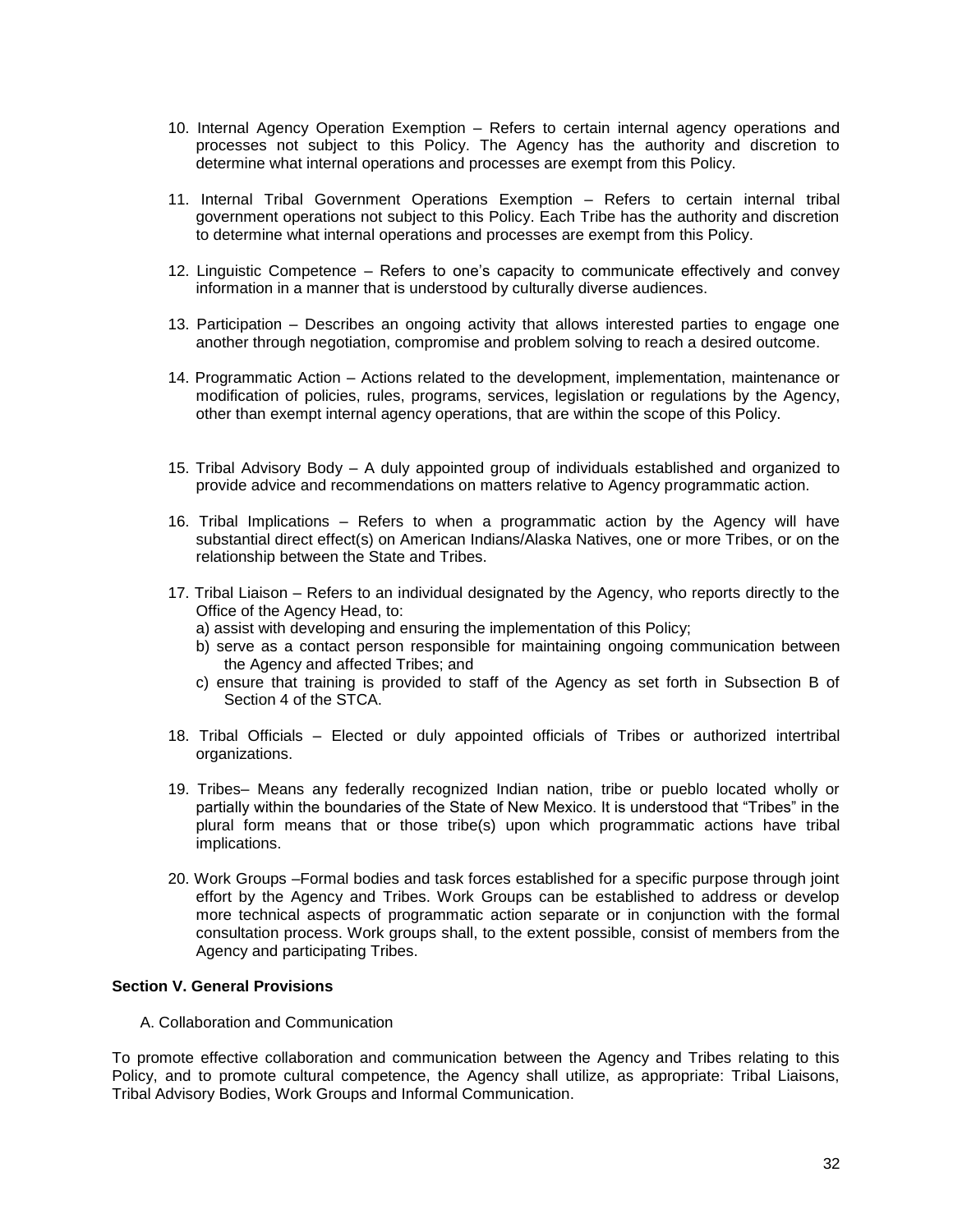- 1. The Role of Tribal Liaisons. To promote State-Tribe interactions, enhance communication and resolve potential issues concerning the delivery of Agency services to Americans Indians/Alaska Natives, Tribal Liaisons shall work with Tribal Officials and Agency staff and their programs to develop policies or implement program changes. Tribal Liaisons communicate with Tribal Officials through both formal and informal methods of communication to assess:
	- a) issues or areas of tribal interest relating to the Agency's programmatic actions;
	- b) Tribal interest in pursuing collaborative or cooperative opportunities with the Agency; and
	- c) the Agency's promotion of cultural competence in its programmatic actions.
- 2. The Role of Tribal Advisory Bodies. The Agency may solicit advice and recommendations from Tribal Advisory Bodies to collaborate with Tribes in matters of policy development prior to engaging in consultation, as contained in this Policy. The Agency may convene Tribal Advisory Bodies to provide advice and recommendations on departmental programmatic actions that have tribal implications. Input derived from such activities is not defined as this Policy's consultation process.
- 3. The Role of Work Groups. The Agency Head may collaborate with Tribal Officials to appoint an agency-tribal work group to develop recommendations and provide input on Agency programmatic actions as they might impact Tribes or American Indians/Alaska Natives. The Agency or the Work Group may develop procedures for the organization and implementation of work group functions. (See, e.g., the sample procedures at Attachment A.)
- 4. Informal Communication.
	- a) Informal Communication with Tribes. The Agency recognizes that consultation meetings may not be required in all situations or interactions involving State-Tribal relations. The Agency recognizes that Tribal Officials may communicate with appropriate Agency employees outside the consultation process, including with Tribal Liaisons and Program Managers, in order to ensure programs and services are delivered to their constituents. While less formal mechanisms of communication may be more effective at times, this does not negate the Agency's or the Tribe's ability to pursue formal consultation on a particular issue or policy.
	- b) Informal Communication with Indian Organizations. The State-Tribal relationship is based on a government-to-government relationship. However, in certain instances, communicating with Indian Organizations can benefit and assist the Agency, as well. Through this Policy, the Agency recognizes that it may solicit recommendations, or otherwise collaborate and communicate with these organizations.

#### B. Consultation

Consultation shall be between the Agency Head and Tribal Officials or their delegated representatives who possess authority to negotiate on their behalf.

- 1. Applicability Tribal consultation is most effective and meaningful when conducted before taking action that impacts Tribes and American Indians/Alaska Natives. The Agency acknowledges that a best case scenario may not always exist, and that the Agency and Tribes may not have sufficient time or resources to fully consult on a relevant issue. If a process appropriate for consultation has not already begun, through this Policy, the Agency seeks to initiate consultation as soon as possible thereafter.
- 2. Focus The principle focus for government-to-government consultation is with Tribes through their Tribal Officials. Nothing herein shall restrict or prohibit the ability or willingness of Tribal Officials and the Agency Head to meet directly on matters that require direct consultation. The Agency recognizes that the principle of intergovernmental collaboration, communication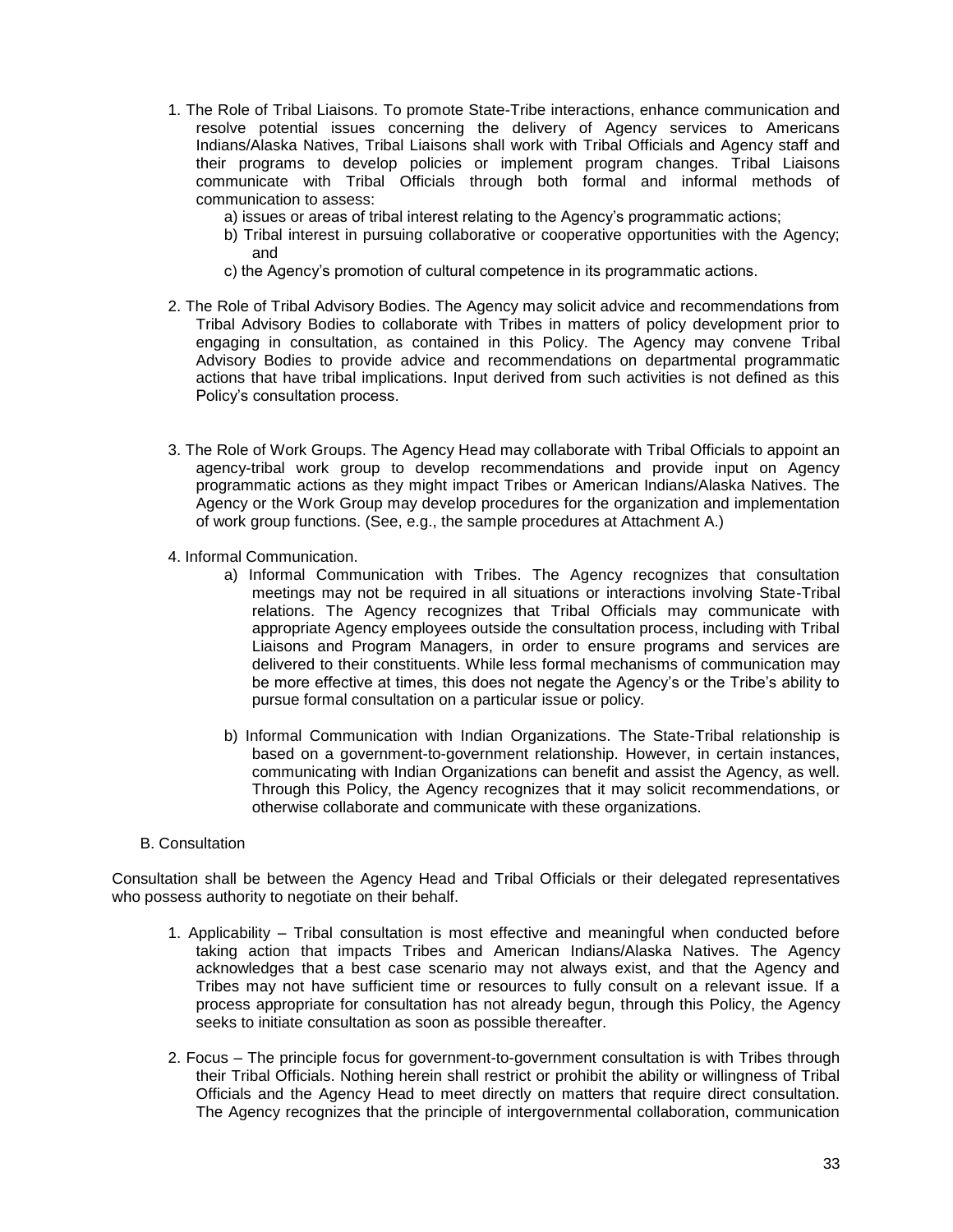and cooperation is a first step in government-to-government consultation, and is in accordance with the STCA.

- 3. Areas of Consultation The Agency, through reviewing proposed programmatic actions, shall strive to assess whether such actions may have Tribal Implications, as well as whether consultation should be implemented prior to making its decision or implementing its action. In such instances where Tribal Implications are identified, the Agency shall strive to pursue government-to-government consultation with relevant Tribal Officials. Tribal Officials also have the discretion to decide whether to pursue and/or engage in the consultation process regarding any proposed programmatic action not subject to the Internal Agency Operation Exemption.
- 4. Initiation Written notification requesting consultation by an Agency or Tribe shall serve to initiate the consultation process. Written notification, at the very least, should:
	- a) Identify the proposed programmatic action to be consulted upon.
	- b) Identify personnel who are authorized to consult on behalf of the Agency or Tribe.
- 5. Process The Agency, in order to engage in consultation, may utilize duly-appointed work groups, as set forth in the previous section, or otherwise the Agency Head or a dulyappointed representative may meet directly with Tribal Officials, or set forth other means of consulting with impacted Tribes as the situation warrants.
	- a) Consultation shall be between the Agency Head and Tribal Officials or their delegated representatives with authority to negotiate on their behalf.
	- b) The Agency will make a good faith effort to invite for consultation all perceived impacted Tribes.
- 6. Limitations on Consultation
	- a) This Policy shall not diminish any administrative or legal remedies otherwise available by law to the Agency or Tribe.
	- b) The Policy does not prevent the Agency and Tribes from entering into Memoranda of Understanding, Intergovernmental Agreements, Joint Powers Agreements, professional service contracts, or other established administrative procedures and practices allowed or mandated by Federal, State or Tribal laws or regulations.
	- c) Final Decision Making Authority: The Agency retains the final decision-making authority with respect to actions undertaken by the Agency and within Agency jurisdiction. In no way should this Policy impede the Agency's ability to manage its operations.

#### **Section VI. Dissemination of Policy**

Upon adoption of this Policy, the Agency will determine and utilize an appropriate method to distribute the Policy to all its employees.

#### **Section VII. Amendments and Review of Policy**

The Agency shall strive to meet periodically with Tribes to evaluate the effectiveness of this Policy, including the Agency's promotion of cultural competence. This Policy is a working document and may be revised as needed

#### **Section VIII. Effective Date**

This Policy shall become effective upon the date signed by the Agency Head.

#### **Section IX. Sovereign Immunity**

The Policy shall not be construed to waive the sovereign immunity of the State of New Mexico or any Tribe, or to create a right of action by or against the State of New Mexico or a Tribe, or any State or Tribal official, for failing to comply with this Policy. The Agency shall have the authority and discretion to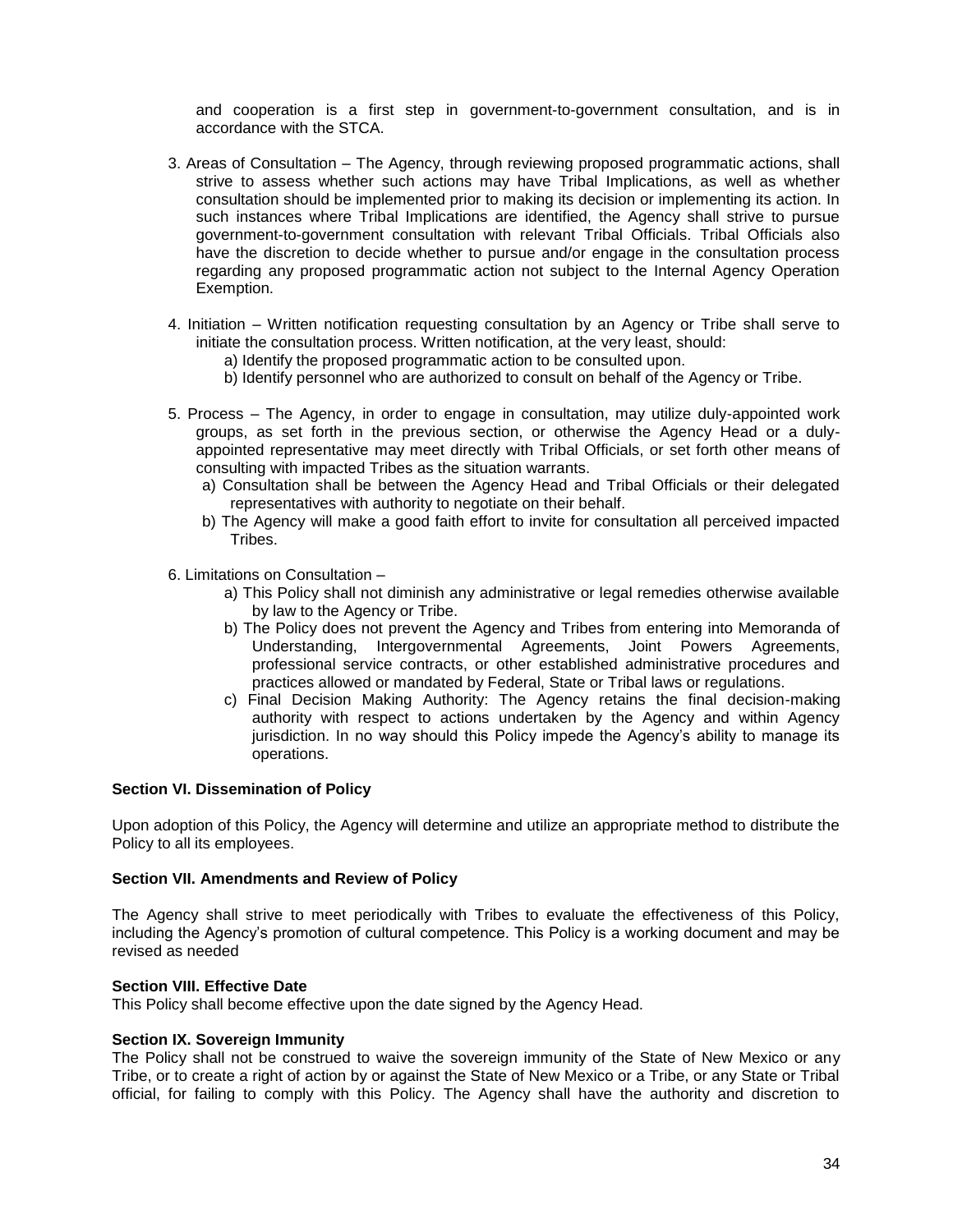designate internal operations and processes that are excluded from the Policy, and recognizes that Tribes are afforded the same right.

#### **Section XI. Closing Statement/ Signatures**

The Department of Health hereby adopts the State-Tribal Consultation, Collaboration and Communication Policy.

Date \_\_\_\_\_\_\_\_\_12/17/2009\_\_\_\_\_\_\_\_\_\_\_\_ Alfredo Vigil, MD Cabinet Secretary Department of Health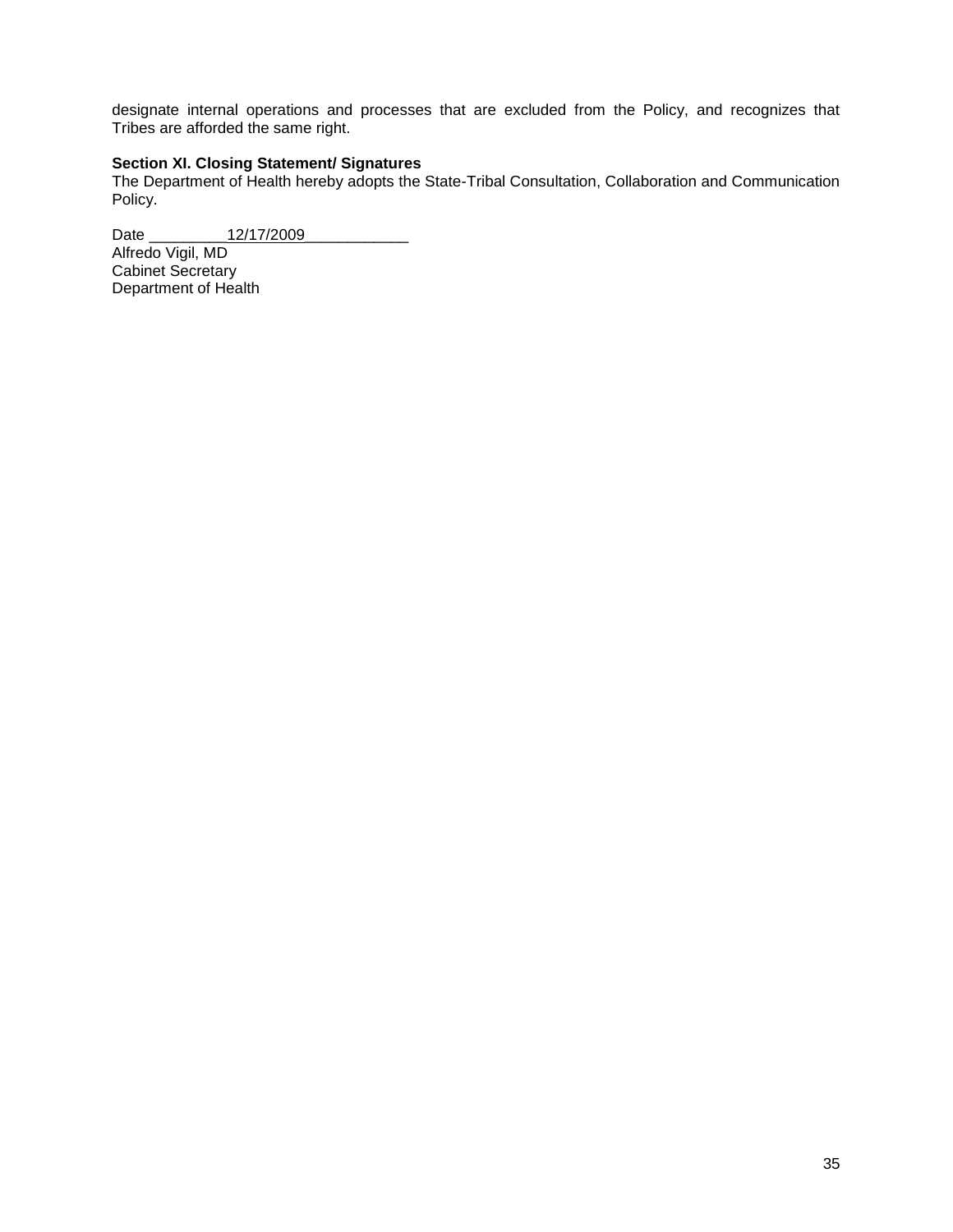#### **ATTACHMENT A**

Sample Procedures for State-Tribal Work Groups

DISCLAIMER: The following illustration serves only as sample procedures for State-Tribal Work Groups. The inclusion of this Attachment does not mandate the adoption of these procedures by a work group. Whether these, or alternative procedures, are adopted remains the sole discretion of the Agency Head and/or as duly-delegated to the Work Group.

- A. Membership The Work Group should be composed of members duly appointed by the Agency and as appropriate, participating Tribes, for specified purpose(s) set forth upon the Work Group's conception. Continued membership and replacements to Work Group participants may be subject to protocol developed by the Work Group, or otherwise by the designating authority or authorities.
- B. Operating Responsibility The Work Group should determine lines of authority, responsibilities, definition of issues, delineation of negotiable and non-negotiable points, and the scope of recommendations it is to disseminate to the Agency and Tribes to review, if such matters have not been established by the delegating authority or authorities.
- C. Meeting Notices Written notices announcing meetings should identify the purpose or agenda, the Work Group, operating responsibility, time frame and other relevant tasks. All meetings should be open and publicized by the respective Agency and Tribal offices.

D. Work Group Procedures – The Work Group may establish procedures to govern meetings. Such procedures can include, but are not limited to:

- 1. Selecting Tribal and Agency co-chairs to serve as representatives and lead coordinators, and to monitor whether the State-Tribal Consultation, Collaboration and Communication Policy is followed;
- 2. Defining roles and responsibilities of individual Work Group members;
- 3. Defining the process for decision-making,
- 4. Drafting and dissemination of final Work Group products;
- 5. Defining appropriate timelines; and
- 6. Attending and calling to order Work Group meetings.
- E. Work Group Products Once the Work Group has created its final draft recommendations, the Work Group should establish a process that serves to facilitate implementation or justify additional consultation. Included in its process, the Work Group should recognize the following:
	- 1. Distribution The draft recommendation is subjected for review and comment by the Agency, through its Agency Head, Tribal Liaison, and/or other delegated representatives, and participating Tribes, through their Tribal Officials.
	- 2. Comment The Agency and participating Tribes are encouraged to return comments in a timely fashion to the Work Group, which will then meet to discuss the comments and determine the next course of action. For example:
		- a) If the Work Group considers the policy to be substantially complete as written, the Work Group can forward the proposed policy to the Agency and participating Tribes for finalization.
		- b) If based on the comments, the Work Group determines that the policy should be rewritten; it can reinitiate the consultation process to redraft the policy.
		- c) If the Agency and participating Tribes accept the policy as is, the Work Group can accomplish the final processing of the policy.
- F. Implementation Once the collaboration or consultation process is complete and the Agency and Tribes have participated in, or have been provided the opportunity to participate in, the review of the Work Group's draft recommendations, the Work Group may finalize its recommendations. The Work